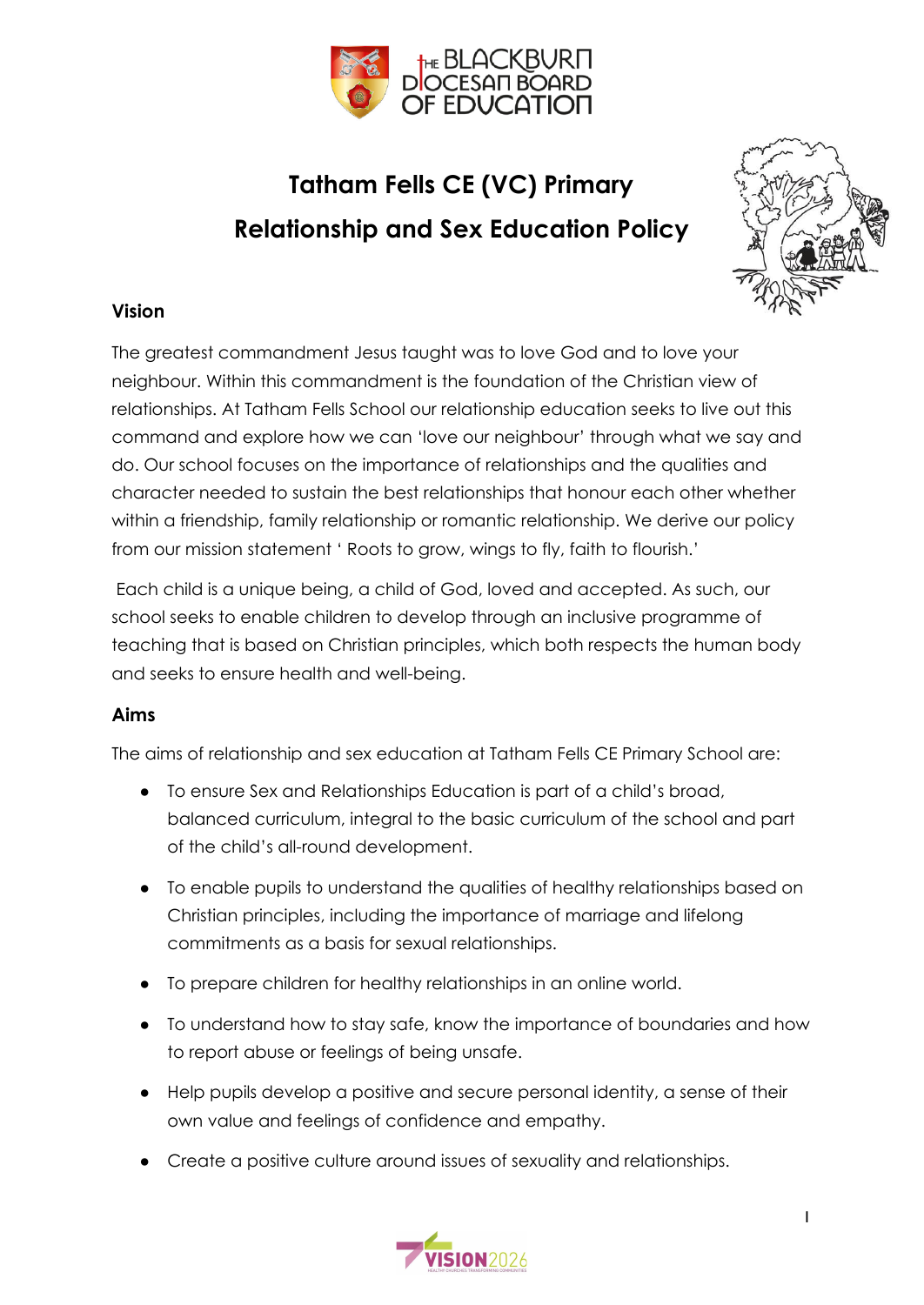

- To ensure that all understand the importance of respecting others and accepting those who differ, yet challenging those behaviours and attitudes which exploit others and do not reflect Christian values.
- To know how to 'love your neighbour' even when we might disagree.

#### **Statutory requirements**

This school complies with the requirements of the Equality Act and the Public Sector Equality Duty in addition to complying with the statutory guidance on Relationships Education, Sex Education (RSE) and Health Education

#### **Policy Development and Review**

This policy has been developed in consultation with staff, pupils and parents. The consultation and policy development process involved the following steps:

- 1. Review Governors including Church representatives gather all relevant information including relevant national, diocesan and local guidance.
- 2. Staff consultation all school staff were given the opportunity to look at the policy and make recommendations
- 3. Parent/stakeholder consultation parents and any interested parties were invited to respond to a questionnaire about the policy
- 4. Pupil consultation we investigated what exactly pupils want from their RSE
- 5. Ratification once amendments were made, the policy was shared with governors and ratified

This policy will be reviewed every 3 years using the above process, drawing on the views of pupils, parents, staff and the community at the time of review.

#### **Definitions**

Relationships Education is the programme of work that forms part of the basic curriculum. It covers all types of relationships including online, peer to peer, family and carer relationships. It also covers respect for others and staying safe

Sex Education is a programme of work that covers romantic relationships, sexual health, contraception and staying safe.

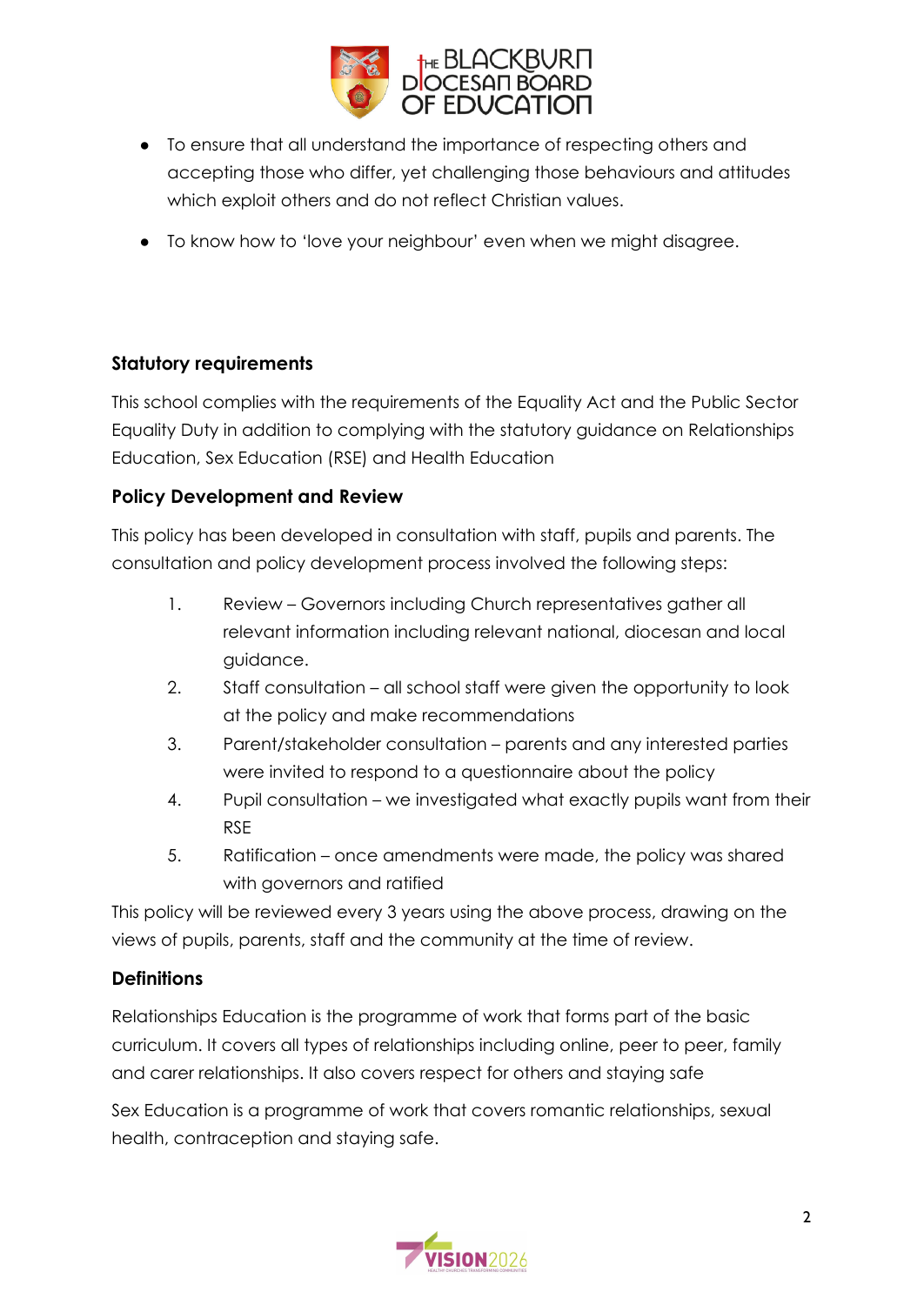

Health Education is a programme of teaching about puberty, physical health and fitness, healthy eating, mental wellbeing, drugs, alcohol and tobacco.

The Science curriculum covers human reproduction (see Science Policy)

#### **Right to be excused from sex education**

Parents have the right to request that their child be withdrawn from some or all of sex education delivered as part of RSE.

Requests for withdrawal should be put in writing and addressed to the headteacher. A copy of the withdrawal request will be placed in the pupil's educational record. The Headteacher will arrange a meeting to discuss the request with parents and, where appropriate, the child, and take appropriate action.

Parents cannot withdraw their child from any part of Relationship Education as this now forms part of the basic curriculum and is a requirement of the government's statutory guidance

Alternative work will be given to pupils who are withdrawn from Sex Education.

#### **Curriculum Delivery of RSE**

Appendix 1 outlines the curriculum overview for the school in relation to RSE showing which topics are taught in which years. In addition, the overview indicates where cross curricular work covers RSE content.

All content is adapted to meet the needs of pupils with special educational needs or disabilities and where specific adaptations are needed,

#### **Difficult questions & sensitive issues in relation to sex education**

Our school's Relationship and Sex Education programme will provide opportunities for children to 'talk honestly and openly'. At the same time, we have to respect the pace of children's maturation. We feel that some topics are best postponed until the secondary school years. There are also sensitive or controversial topics which will be dealt with by our well trained staff in a careful and sensitive manner. The school will normally seek to inform parents when such a highly sensitive question is asked.

In some cases, a question or request for advice may indicate the pupil to be at risk or in danger, in which case appropriate action will be taken in accordance with the school's written policy and procedure for Child Protection. This also means that if a pupil puts a private question to a teacher or other member of staff and requests

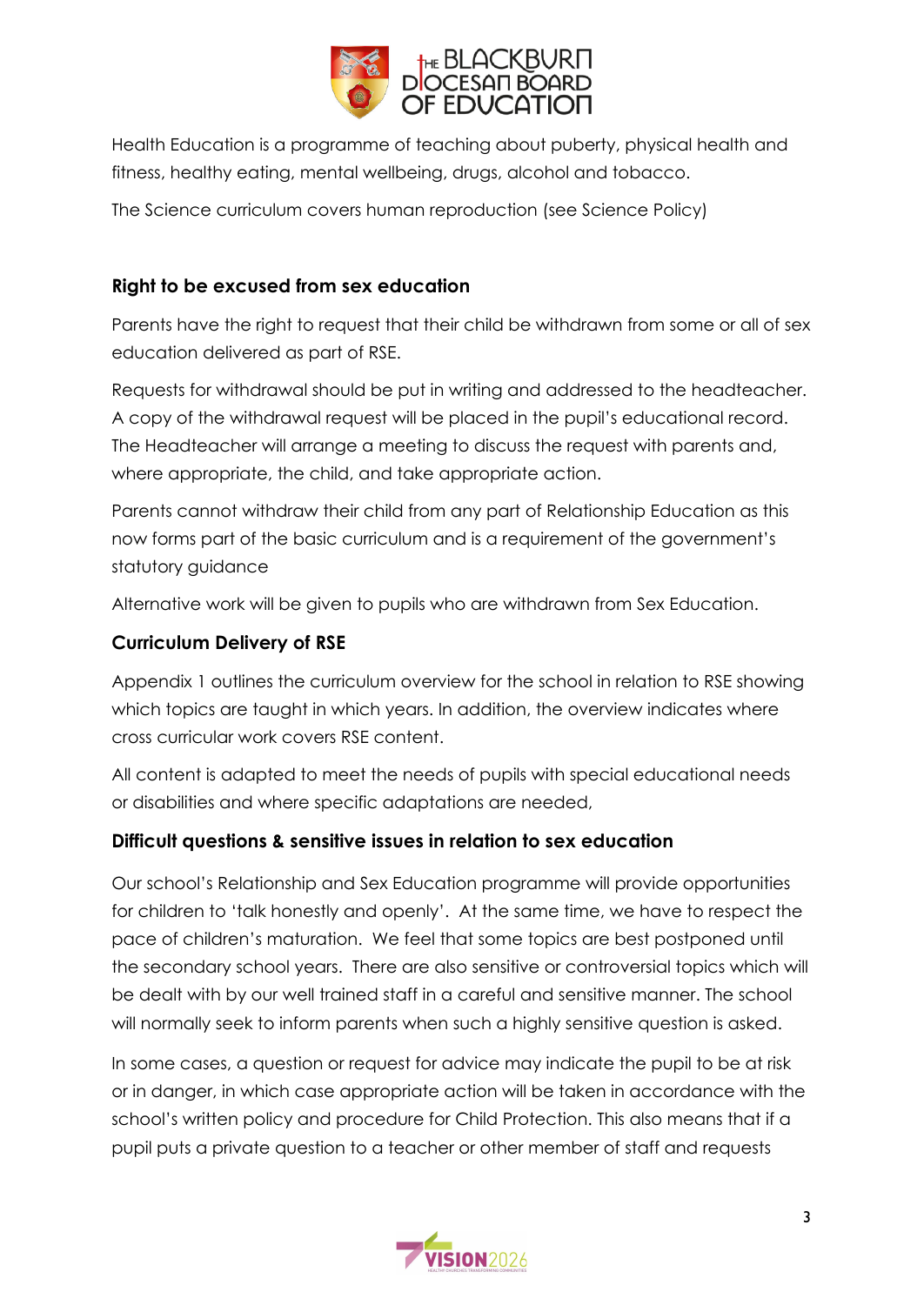

secrecy, no promise of secrecy or confidentiality will be given, but with the reassurance that any steps taken will always be in the pupil's best interest.

#### **Roles and responsibilities**

#### **The governing board**

The governing board will approve the RSE policy and hold the headteacher to account for its implementation.

#### **The headteacher**

The headteacher is responsible for ensuring that RSE is taught in a carefully sequenced way within a planned programme, and for managing requests to withdraw pupils from sex education.

#### **Staff**

Staff are responsible for:

- Teaching in line with the Church of England foundation of the school.
- Delivering RSE with sensitivity.
- Modelling positive attitudes to RSE.
- Responding to the needs of individual pupils.
- Responding appropriately to pupils whose parents wish them to be withdrawn from sex education.

Staff do not have the right to opt out of teaching RSE. Staff who have concerns about teaching RSE are encouraged to discuss this with the headteacher.

#### **Pupils**

Pupils are expected to engage fully in RSE and, when discussing issues related to RSE, treat others with respect and sensitivity.

#### **Training**

Staff are trained on the delivery of RSE

The headteacher may invite visitors, such as school nurses or sexual health professionals, to assist with the delivery of RSE or to train staff. Any visitors will follow the school policy and deliver in line with the Church of England ethos of the school.

#### **Monitoring arrangements**

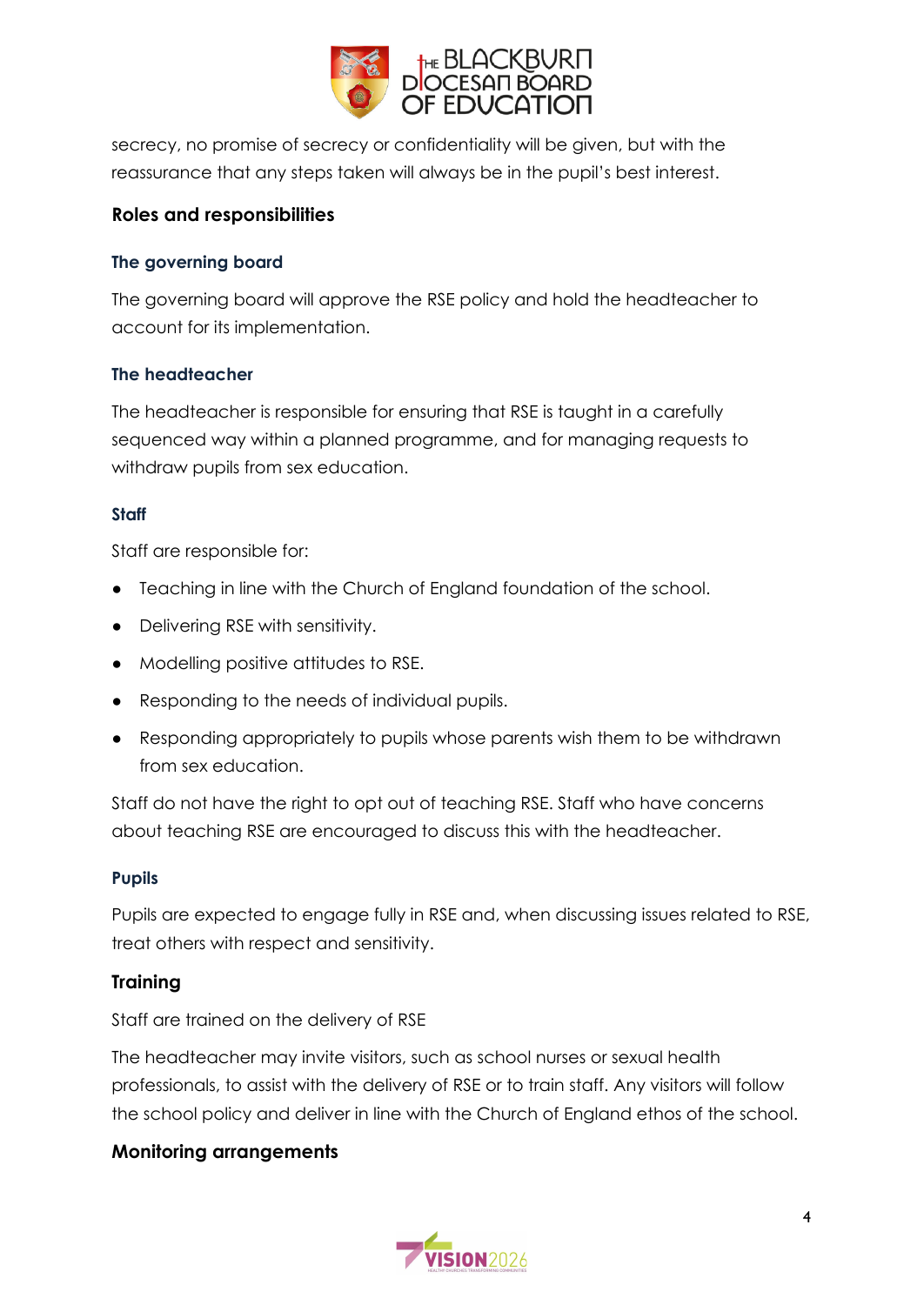

The delivery of RSE is monitored through: *planning, work scrutinies, learning walks and discussion.*

#### **Appendix 1-Curriculum Overview**

All staff have a responsibility for teaching and guiding children in relationship education throughout school. This will be covered in many ways eg role play, continuous provision, video clips, activities, class and group discussions.

Work in our school continues building on from our Early Years curriculum. PSHE Years 1 & 2

| <b>Cycle</b>            | <b>Autumn 1</b>                                                                                                                                                                                                                                                                                                                                                                    | <b>Autumn 2</b>                                                                                                                                                                                                                                                                                                                                                                                          | <b>Spring 1</b>                                                                                                                                                                                                                                                                                                                                                                                                  | <b>Spring 2</b>                                                                                                                                                                                                                                                                                                                                                                                                                  | Summer 1                                                                                                                                                                                                                                                                                                                                                                             | <b>Summer 2</b>                                                                                                                                                                                                                                                                                                                                                             |
|-------------------------|------------------------------------------------------------------------------------------------------------------------------------------------------------------------------------------------------------------------------------------------------------------------------------------------------------------------------------------------------------------------------------|----------------------------------------------------------------------------------------------------------------------------------------------------------------------------------------------------------------------------------------------------------------------------------------------------------------------------------------------------------------------------------------------------------|------------------------------------------------------------------------------------------------------------------------------------------------------------------------------------------------------------------------------------------------------------------------------------------------------------------------------------------------------------------------------------------------------------------|----------------------------------------------------------------------------------------------------------------------------------------------------------------------------------------------------------------------------------------------------------------------------------------------------------------------------------------------------------------------------------------------------------------------------------|--------------------------------------------------------------------------------------------------------------------------------------------------------------------------------------------------------------------------------------------------------------------------------------------------------------------------------------------------------------------------------------|-----------------------------------------------------------------------------------------------------------------------------------------------------------------------------------------------------------------------------------------------------------------------------------------------------------------------------------------------------------------------------|
| A<br>$(2020 -$<br>2021) | <b>KEEPING</b><br><b>MYSELF</b><br><b>SAFE (1)</b>                                                                                                                                                                                                                                                                                                                                 | <b>ME AND</b><br><b>MY</b><br><b>RELATIONS</b><br>HIPS(1)                                                                                                                                                                                                                                                                                                                                                | <b>GROWING</b><br><b>AND</b><br><b>CHANGING</b><br>(1)                                                                                                                                                                                                                                                                                                                                                           | <b>BEING MY</b><br><b>BEST (2)</b>                                                                                                                                                                                                                                                                                                                                                                                               | <b>VALUING</b><br><b>DIFFERENC</b><br>E(2)                                                                                                                                                                                                                                                                                                                                           | <b>RIGHTS</b><br><b>AND</b><br><b>RESPONSIBI</b><br>LITIES (1)                                                                                                                                                                                                                                                                                                              |
|                         | Understand<br>that the body<br>gets energy<br>from food.<br>water and air<br>(oxygen).<br>Recognise<br>that exercise<br>and sleep<br>are important<br>parts of a<br>healthy<br>lifestyle<br>Recognise<br>the<br>importance<br>of sleep in<br>maintaining<br>a healthy,<br>balanced<br>lifestyle.<br>Identify<br>simple<br>bedtime<br>routines that<br>promote<br>healthy<br>sleep. | Understand<br>that<br>classroom<br>rules help<br>everyone to<br>learn and be<br>safe. Explain<br>their<br>classroom<br>rules and be<br>able to<br>contribute to<br>making<br>these.<br>Recognise<br>how others<br>might be<br>feeling by<br>reading body<br>language/fac<br>ial<br>expressions.<br>Understand<br>and explain<br>how our<br>emotions<br>can give a<br>physical<br>reaction in<br>our body | Name major<br>internal body<br>parts (heart,<br>lungs, blood,<br>stomach,<br>intestines,<br>brain).<br>Understand<br>and explain<br>the simple<br>bodily<br>processes<br>associated<br>with them.<br>Understand<br>some of the<br>tasks<br>required to<br>look after a<br>baby.<br>Explain how<br>to meet the<br>basic needs<br>of a baby, for<br>example,<br>eye contact,<br>cuddling,<br>washing,<br>changing, | Explain the<br>stages of the<br>learning line<br>showing an<br>understandin<br>g of the<br>learning<br>process.<br>Help<br>themselves<br>and others<br>develop a<br>positive<br>attitude that<br>support their<br>wellbeing.<br>Identify and<br>describe<br>where they<br>are on the<br>learning line<br>in a given<br>activity and<br>apply its<br>positive<br>mindset<br>strategies to<br>their own<br>learning.<br>Understand | Identify<br>some of the<br>physical and<br>non-physical<br>differences<br>and<br>similarities<br>between<br>people.<br>Know and<br>use words<br>and phrases<br>that show<br>respect for<br>other people.<br>Recognise<br>and explain<br>how a<br>person's<br>behaviour<br>can affect<br>other people.<br>Identify<br>people who<br>are special<br>to them.<br>Explain<br>some of the | Recognise<br>the<br>importance<br>of regular<br>hygiene<br>routines.<br>Sequence<br>personal<br>hygiene<br>routines into<br>a logical<br>order.<br>Identify what<br>they like<br>about the<br>school<br>environment.<br>Recognise<br>who cares<br>for and looks<br>after the<br>school<br>environment.<br>Demonstrate<br>responsibility<br>in looking<br>after<br>something |

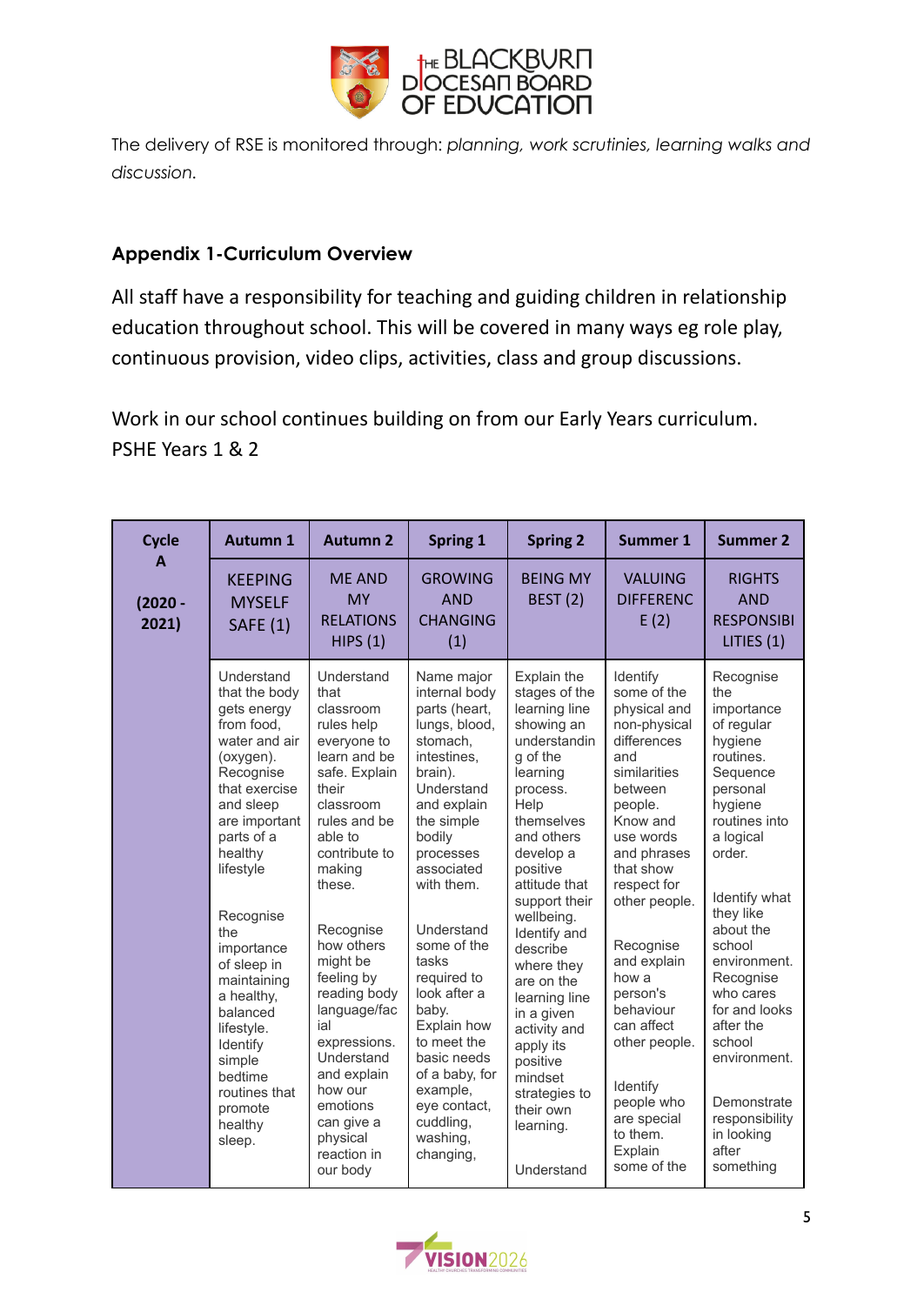

| Recognise<br>emotions<br>and physical<br>feelings<br>associated<br>with feeling<br>unsafe.<br>Identify<br>people who<br>can help<br>them when<br>they feel<br>unsafe.<br>Recognise<br>the range of<br>feelings that<br>are<br>associated<br>with loss.<br>Understand<br>that<br>medicines<br>can<br>sometimes<br>make people<br>feel better<br>when they're<br>ill. Explain<br>simple<br>issues of<br>safety and<br>responsibility<br>about<br>medicines<br>and their<br>use.<br>Understand<br>and learn the<br><b>PANTS</b><br>rules. Name<br>and know<br>which parts<br>should be<br>private.<br>Explain the<br>difference<br>between<br>appropriate<br>and<br>inappropriate | (e.g.<br>butterflies in<br>the tummy<br>$etc.$ )<br>Identify a<br>range of<br>feelings.<br>Identify how<br>feelings<br>might make<br>us behave.<br>Suggest<br>strategies for<br>someone<br>experiencing<br>'not so good'<br>feelings to<br>manage<br>these.<br>Recognise<br>that people's<br>bodies and<br>feelings can<br>be hurt.<br>Suggest<br>ways of<br>dealing with<br>different<br>kinds of hurt.<br>Recognise<br>that they<br>belong to<br>various<br>groups and<br>communities<br>such as their<br>family.<br>Explain how<br>these people<br>help us and<br>we can also<br>help them to<br>help us.<br>Identify<br>simple<br>qualities of<br>friendship. | feeding.<br>Identify<br>things they<br>could do as<br>a baby, a<br>toddler and<br>can do now.<br>Identify the<br>people who<br>help/helped<br>them at<br>those<br>different<br>stages.<br>Explain the<br>difference<br>between<br>teasing and<br>bullying.<br>Give<br>examples of<br>what they<br>can do if<br>they<br>experience<br>or witness<br>bullying. Say<br>who they<br>could get<br>help from in<br>a bullying<br>situation.<br>Explain the<br>difference<br>between a<br>secret and a<br>nice<br>surprise.<br>Identify<br>situations as<br>being<br>secrets or<br>surprises.<br>Identify who<br>they can talk<br>to if they feel<br>uncomfortabl<br>e about any<br>secret they | and give<br>examples of<br>things they<br>can choose<br>themselves<br>and things<br>that others<br>choose for<br>them.<br>Explain<br>things that<br>they like and<br>dislike, and<br>understand<br>that they<br>have choices<br>about these<br>things.<br>Understand<br>and explain<br>that some<br>choices can<br>be either<br>healthy or<br>unhealthy<br>and can<br>make a<br>difference to<br>their own<br>health.<br>Explain how<br>germs can<br>be spread.<br>Describe<br>simple<br>hygiene<br>routines<br>such as<br>hand<br>washing.<br>Understand<br>that<br>vaccinations<br>can help to<br>prevent<br>certain<br>illnesses.<br>Explain the<br>importance<br>of good<br>dental | ways those<br>people are<br>special to<br>them.<br>Explain how<br>it feels to be<br>part of a<br>group.<br>Explain how<br>it feels to be<br>left out from<br>a group.<br>Identify<br>groups they<br>are part of.<br>Suggest and<br>use<br>strategies for<br>helping<br>someone<br>who is<br>feeling left<br>out.<br>Recognise<br>and describe<br>acts of<br>kindness and<br>unkindness.<br>Explain how<br>these impact<br>on other<br>people's<br>feelings.<br>Suggest kind<br>words and<br>actions they<br>can show to<br>others. Show<br>acts of<br>kindness to<br>others in<br>school.<br>Demonstrate<br>active<br>listening<br>techniques<br>(making eye<br>contact.<br>nodding | (e.g. a class<br>pet or plant).<br>Explain the<br>importance<br>of looking<br>after things<br>that belong<br>to<br>themselves<br>or to others.<br>Explain<br>where<br>people get<br>money from.<br>List some of<br>the things<br>that money<br>may be<br>spent on in a<br>family home.<br>Recognise<br>that different<br>notes and<br>coins have<br>different<br>monetary<br>value.<br>Explain the<br>importance<br>of keeping<br>money safe.<br>Identify safe<br>places to<br>keep money.<br>Understand<br>the concept<br>of 'saving<br>money' (i.e.<br>by keeping it<br>in a safe<br>placed and<br>adding to it).<br>How to make<br>a clear and<br>efficient call<br>to<br>emergency<br>services if<br>necessary. |
|--------------------------------------------------------------------------------------------------------------------------------------------------------------------------------------------------------------------------------------------------------------------------------------------------------------------------------------------------------------------------------------------------------------------------------------------------------------------------------------------------------------------------------------------------------------------------------------------------------------------------------------------------------------------------------|-------------------------------------------------------------------------------------------------------------------------------------------------------------------------------------------------------------------------------------------------------------------------------------------------------------------------------------------------------------------------------------------------------------------------------------------------------------------------------------------------------------------------------------------------------------------------------------------------------------------------------------------------------------------|------------------------------------------------------------------------------------------------------------------------------------------------------------------------------------------------------------------------------------------------------------------------------------------------------------------------------------------------------------------------------------------------------------------------------------------------------------------------------------------------------------------------------------------------------------------------------------------------------------------------------------------------------------------------------------------|----------------------------------------------------------------------------------------------------------------------------------------------------------------------------------------------------------------------------------------------------------------------------------------------------------------------------------------------------------------------------------------------------------------------------------------------------------------------------------------------------------------------------------------------------------------------------------------------------------------------------------------------------------------------------------------|-------------------------------------------------------------------------------------------------------------------------------------------------------------------------------------------------------------------------------------------------------------------------------------------------------------------------------------------------------------------------------------------------------------------------------------------------------------------------------------------------------------------------------------------------------------------------------------------------------------------------------------------------------------------------------------|---------------------------------------------------------------------------------------------------------------------------------------------------------------------------------------------------------------------------------------------------------------------------------------------------------------------------------------------------------------------------------------------------------------------------------------------------------------------------------------------------------------------------------------------------------------------------------------------------------------------------------------------------------------------------------------------------------------------|
| touch.<br>Understand                                                                                                                                                                                                                                                                                                                                                                                                                                                                                                                                                                                                                                                           | Suggest<br>simple<br>strategies for                                                                                                                                                                                                                                                                                                                                                                                                                                                                                                                                                                                                                               | are told, or<br>told to keep.                                                                                                                                                                                                                                                                                                                                                                                                                                                                                                                                                                                                                                                            | hygiene.<br>Describe                                                                                                                                                                                                                                                                                                                                                                                                                                                                                                                                                                                                                                                                   | head,<br>making<br>positive                                                                                                                                                                                                                                                                                                                                                                                                                                                                                                                                                                                                                                                         | Concepts of<br>basic<br>first-aid, for                                                                                                                                                                                                                                                                                                                                                                                                                                                                                                                                                                                                                                                                              |
| that they<br>have the<br>right to say<br>"no" to<br>unwanted<br>touch. Start<br>thinking<br>about who                                                                                                                                                                                                                                                                                                                                                                                                                                                                                                                                                                          | making up.<br>Demonstrate<br>attentive<br>listening<br>skills.<br>Suggest                                                                                                                                                                                                                                                                                                                                                                                                                                                                                                                                                                                         | Identify parts<br>of the body<br>that are<br>private.<br>Describe<br>ways in                                                                                                                                                                                                                                                                                                                                                                                                                                                                                                                                                                                                             | simple dental<br>hygiene<br>routines.<br>Understand<br>that the body<br>gets energy                                                                                                                                                                                                                                                                                                                                                                                                                                                                                                                                                                                                    | noises, not<br>being<br>distracted).<br>Suggest<br>strategies for<br>dealing with<br>a range of                                                                                                                                                                                                                                                                                                                                                                                                                                                                                                                                                                                     | example<br>dealing with<br>common<br>injuries,<br>including<br>head                                                                                                                                                                                                                                                                                                                                                                                                                                                                                                                                                                                                                                                 |

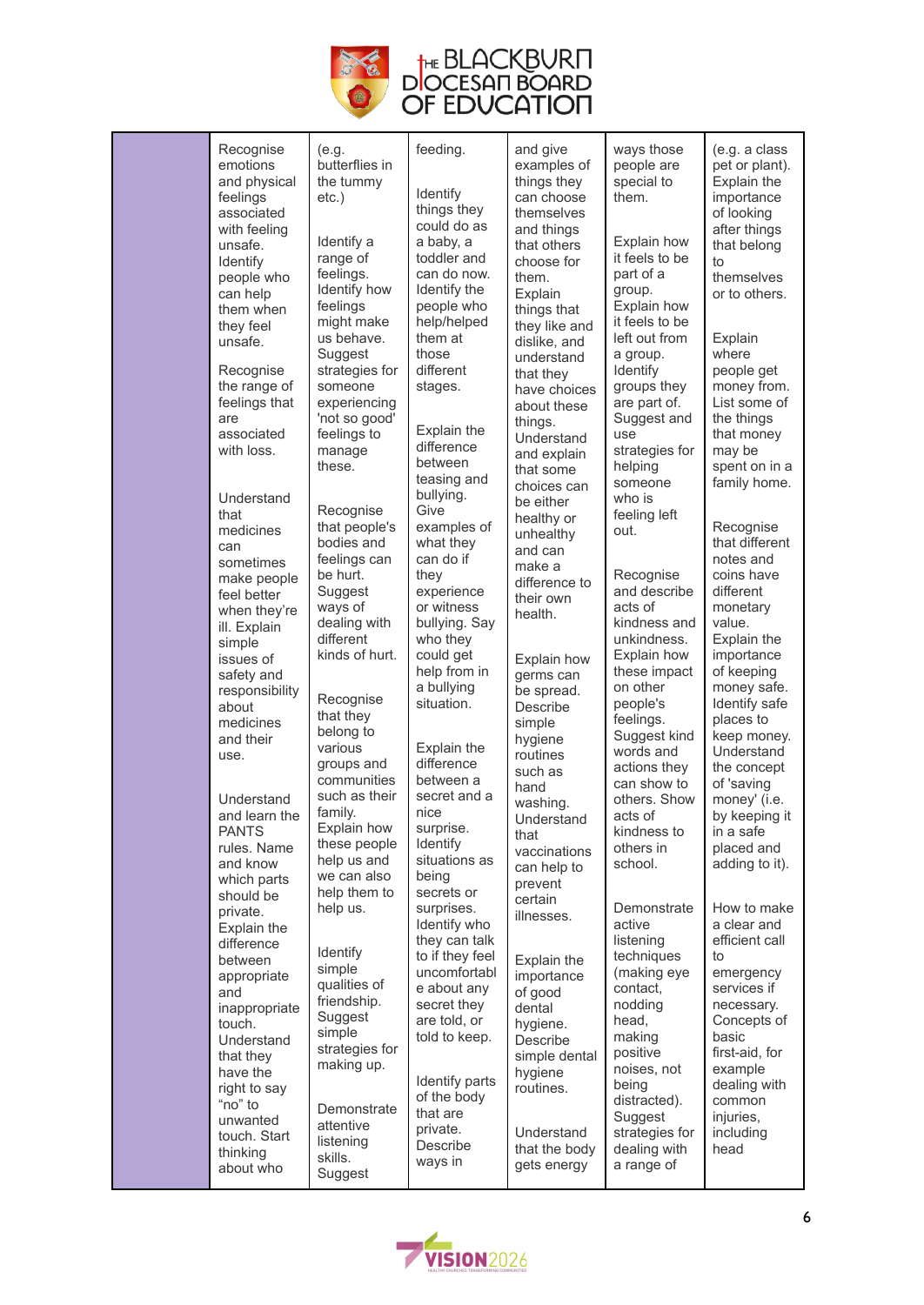

|                    | they trust<br>and who<br>they can ask<br>for help.                                                                                                                                                                                                                                                                                              | simple<br>strategies for<br>resolving<br>conflict<br>situations.<br>Give and<br>receive<br>positive<br>feedback,<br>and<br>experience<br>how this<br>makes them<br>feel.                                                                                                                                                                                                   | which private<br>parts can be<br>kept private.<br>Identify<br>people they<br>can talk to<br>about their<br>private parts.                                                                                                                                                                                                                                                            | from food,<br>water and<br>oxygen.<br>Recognise<br>that exercise<br>and sleep<br>are important<br>to health.<br>Name major<br>internal body<br>parts (heart,<br>blood, lungs,<br>stomach,<br>small and<br>large<br>intestines,<br>brain).<br>Describe<br>how food,<br>water and air<br>get into the<br>body and<br>blood.                                              | common<br>situations<br>requiring<br>negotiation<br>skills to help<br>foster and<br>maintain<br>positive<br>relationships.                                                                                                                                                                                                                                                 | injuries.                                                                                                                                                                                                                                                                                                                                                    |
|--------------------|-------------------------------------------------------------------------------------------------------------------------------------------------------------------------------------------------------------------------------------------------------------------------------------------------------------------------------------------------|----------------------------------------------------------------------------------------------------------------------------------------------------------------------------------------------------------------------------------------------------------------------------------------------------------------------------------------------------------------------------|--------------------------------------------------------------------------------------------------------------------------------------------------------------------------------------------------------------------------------------------------------------------------------------------------------------------------------------------------------------------------------------|------------------------------------------------------------------------------------------------------------------------------------------------------------------------------------------------------------------------------------------------------------------------------------------------------------------------------------------------------------------------|----------------------------------------------------------------------------------------------------------------------------------------------------------------------------------------------------------------------------------------------------------------------------------------------------------------------------------------------------------------------------|--------------------------------------------------------------------------------------------------------------------------------------------------------------------------------------------------------------------------------------------------------------------------------------------------------------------------------------------------------------|
| <b>Cycle</b><br>В  | <b>Autumn 1</b>                                                                                                                                                                                                                                                                                                                                 | <b>Autumn 2</b>                                                                                                                                                                                                                                                                                                                                                            | <b>Spring 1</b>                                                                                                                                                                                                                                                                                                                                                                      | <b>Spring 2</b>                                                                                                                                                                                                                                                                                                                                                        | Summer 1                                                                                                                                                                                                                                                                                                                                                                   | <b>Summer 2</b>                                                                                                                                                                                                                                                                                                                                              |
| $(2021 -$<br>2022) | <b>ME AND</b><br>MY<br><b>RELATIONS</b><br>HIPS(2)                                                                                                                                                                                                                                                                                              | <b>KEEPING</b><br><b>MYSELF</b><br><b>SAFE (2)</b>                                                                                                                                                                                                                                                                                                                         | <b>BEING MY</b><br><b>BEST</b><br>(1)                                                                                                                                                                                                                                                                                                                                                | <b>VALUING</b><br><b>DIFFERENC</b><br>E(1)                                                                                                                                                                                                                                                                                                                             | <b>RIGHTS</b><br><b>AND</b><br><b>RESPONSIBI</b><br>LITIES $(2)$                                                                                                                                                                                                                                                                                                           | <b>GROWING</b><br><b>AND</b><br><b>CHANGING</b><br>(2)                                                                                                                                                                                                                                                                                                       |
|                    | Suggest<br>actions that<br>will<br>contribute<br>positively to<br>the life of the<br>classroom.M<br>ake and<br>undertake<br>pledges<br>based on<br>those<br>actions.<br>Take part in<br>creating and<br>agreeing<br>classroom<br>rules.<br>Use a range<br>of words to<br>describe<br>feelings.<br>Recognise<br>that people<br>have<br>different | Understand<br>that<br>medicines<br>can<br>sometimes<br>make people<br>feel better<br>when they're<br>ill. Give<br>examples of<br>some of the<br>things that a<br>person can<br>do to feel<br>better<br>without use<br>of medicines.<br>if they are<br>unwell.<br>Explain<br>simple<br>issues of<br>safety and<br>responsibility<br>about<br>medicines<br>and their<br>use. | Recognise<br>the<br>importance<br>of fruit and<br>vegetables in<br>their daily<br>diet. Know<br>that eating at<br>least five<br>portions of<br>vegetables<br>and fruit a<br>day helps to<br>maintain<br>health.<br>Recognise<br>that they<br>may have<br>different<br>tastes in<br>food to<br>others.<br>Select foods<br>from the<br><b>Eatwell</b><br>Guide<br>(formerly<br>Eatwell | Identify the<br>differences<br>and<br>similarities<br>between<br>people.<br>Empathise<br>with those<br>who are<br>different from<br>them. Begin<br>to appreciate<br>the positive<br>aspects of<br>these<br>differences.<br>Explain the<br>difference<br>between<br>unkindness,<br>teasing and<br>bullying.<br>Understand<br>that bullying<br>is usually<br>quite rare. | Describe and<br>record<br>strategies for<br>getting on<br>with others in<br>the<br>classroom.<br>Explain, and<br>be able to<br>use.<br>strategies for<br>dealing with<br>impulsive<br>behaviour.<br>Identify<br>special<br>people in the<br>school and<br>community<br>who can help<br>to keep them<br>safe. Know<br>how to ask<br>for help.<br>Identify what<br>they like | Demonstrate<br>simple ways<br>of giving<br>positive<br>feedback to<br>others.<br>Recognise<br>the range of<br>feelings that<br>are<br>associated<br>with losing<br>(and being<br>reunited)<br>with a<br>person they<br>are close to.<br>Identify<br>different<br>stages of<br>growth (e.g.<br>baby,<br>toddler, child,<br>teenager,<br>adult).<br>Understand |

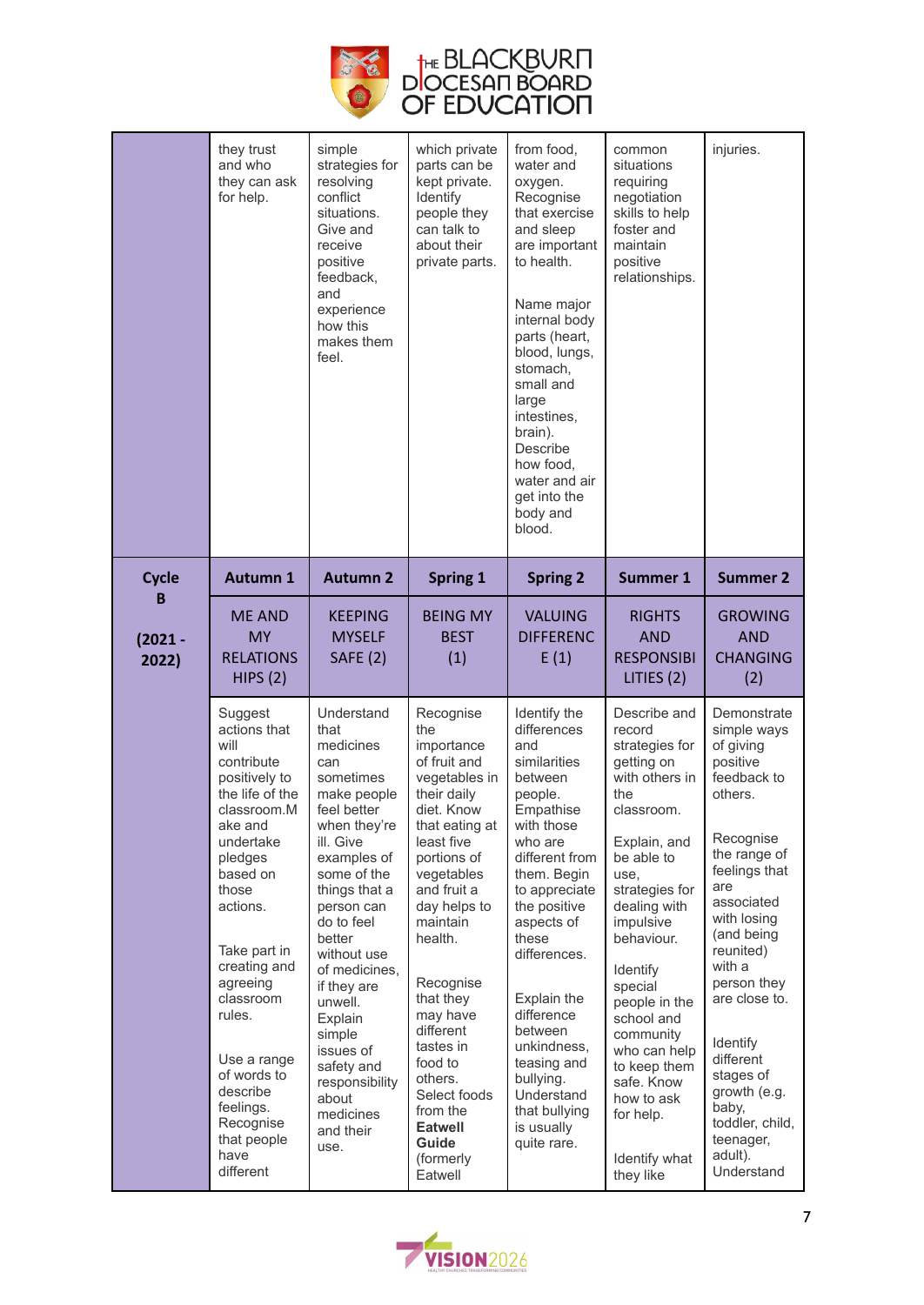

| ways of<br>expressing<br>their<br>feelings.<br>Identify<br>helpful ways<br>Ωf<br>responding                                                                                                                                                          | Identify<br>situations in<br>which they<br>would feel<br>safe or<br>unsafe.<br>Suggest<br>actions for                                                                                                                                                | Plate) in<br>order to<br>make a<br>healthy<br>lunch.<br>Recognise<br>which foods<br>we need to                                                                                                                          | Explain<br>some of their<br>school rules<br>and how<br>those rules<br>help to keep<br>everybody<br>safe.                                                                                          | about the<br>school<br>environment.<br>Identify any<br>problems<br>with the<br>school<br>environment                                                                                                                                                        | and describe<br>some of the<br>things that<br>people are<br>capable of at<br>these<br>different<br>stages.                                                                                                                        |
|------------------------------------------------------------------------------------------------------------------------------------------------------------------------------------------------------------------------------------------------------|------------------------------------------------------------------------------------------------------------------------------------------------------------------------------------------------------------------------------------------------------|-------------------------------------------------------------------------------------------------------------------------------------------------------------------------------------------------------------------------|---------------------------------------------------------------------------------------------------------------------------------------------------------------------------------------------------|-------------------------------------------------------------------------------------------------------------------------------------------------------------------------------------------------------------------------------------------------------------|-----------------------------------------------------------------------------------------------------------------------------------------------------------------------------------------------------------------------------------|
| to other's<br>feelings.<br>Define what<br>is meant by<br>the terms<br>'bullying' and<br>'teasing'<br>showing an<br>understandin<br>g of the<br>difference<br>between the<br>two. Identify<br>situations as<br>to whether<br>they are<br>incidents of | dealing with<br>unsafe<br>situations<br>including<br>who they<br>could ask for<br>help.<br>Identify<br>situations in<br>which they<br>would need<br>to say 'Yes',<br>'No', 'I'll ask',<br>or 'I'll tell', in<br>relation to<br>keeping<br>themselves | eat more of<br>and which<br>we need to<br>eat less of to<br>be healthy.<br>Understand<br>how<br>diseases can<br>spread.<br>Recognise<br>and use<br>simple<br>strategies for<br>preventing<br>the spread of<br>diseases. | Identify<br>some of the<br>people who<br>are special<br>to them.<br>Recognise<br>and name<br>some of the<br>qualities that<br>make a<br>person<br>special to<br>them.<br>Recognise<br>and explain | (e.g. things<br>needing<br>repair). Make<br>suggestions<br>for improving<br>the school<br>environment.<br>Recognise<br>that they all<br>have a<br>responsibility<br>for helping to<br>look after the<br>school<br>environment.<br>Understand<br>that people | Identify<br>which parts<br>of the human<br>body are<br>private.<br>Explain that<br>a person's<br>genitals help<br>them to<br>make babies<br>when they<br>are grown<br>up.<br>Understand<br>that humans<br>mostly have<br>the same |
| teasing or<br>bullying.<br>Understand<br>and describe<br>strategies for                                                                                                                                                                              | and others<br>safe.<br>Recognise<br>that body<br>language                                                                                                                                                                                            | Recognise<br>that learning<br>a new skill<br>requires<br>practice and<br>the                                                                                                                                            | what is fair<br>and unfair,<br>kind and<br>unkind.<br>Suggest<br>ways they<br>can show                                                                                                            | have choices<br>about what<br>they do with<br>their money.<br>Know that<br>money can                                                                                                                                                                        | body parts<br>but that they<br>can look<br>different from<br>person to<br>person.                                                                                                                                                 |
| dealing with<br>bullying.<br>Rehearse<br>and<br>demonstrate<br>some of<br>these<br>strategies.<br>Explain the                                                                                                                                        | and facial<br>expression<br>can give<br>clues as to<br>how<br>comfortable<br>and safe<br>someone<br>feels in a<br>situation.<br>Identify the                                                                                                         | opportunity<br>to fail, safely.<br>Understand<br>the learning<br>line's use as<br>a simple tool<br>to describe<br>the learning<br>process,<br>including<br>overcoming                                                   | kindness to<br>others.                                                                                                                                                                            | be saved for<br>a use at a<br>future time.<br>Explain how<br>they might<br>feel when<br>they spend<br>money on<br>different<br>things.                                                                                                                      | Explain what<br>privacy<br>means.<br>Know that<br>you are not<br>allowed to<br>touch<br>someone's<br>private<br>belongings                                                                                                        |
| difference<br>between<br>bullying and<br>isolated<br>unkind<br>behaviour.<br>Recognise<br>that that<br>there are<br>different                                                                                                                        | types of<br>touch they<br>like and do<br>not like.<br>Identify who<br>they can talk<br>to if<br>someone<br>touches<br>them in a                                                                                                                      | challenges.<br>Demonstrate<br>attentive<br>listening<br>skills.<br>Suggest<br>simple<br>strategies for                                                                                                                  |                                                                                                                                                                                                   | Recognise<br>that money<br>can be spent<br>on items<br>which are<br>essential or<br>non-essentia<br>I. Know that<br>money can<br>be saved for                                                                                                               | without their<br>permission.<br>Give<br>examples of<br>different<br>types of<br>private<br>information.                                                                                                                           |
| types of<br>bullying and<br>unkind<br>behaviour.<br>Understand<br>that bullying<br>and unkind<br>behaviour<br>are both<br>unacceptabl                                                                                                                | way that<br>makes them<br>feel<br>uncomfortabl<br>е.<br>Recognise<br>that some<br>touches are                                                                                                                                                        | resolving<br>conflict<br>situations.<br>Give and<br>receive<br>positive<br>feedback,<br>and<br>experience<br>how this                                                                                                   |                                                                                                                                                                                                   | a future time<br>and<br>understand<br>the reasons<br>why people<br>(including<br>themselves)<br>might do<br>this.                                                                                                                                           | How to make<br>a clear and<br>efficient call<br>to<br>emergency<br>services if<br>necessary.<br>Concepts of<br>basic<br>first-aid, for                                                                                            |

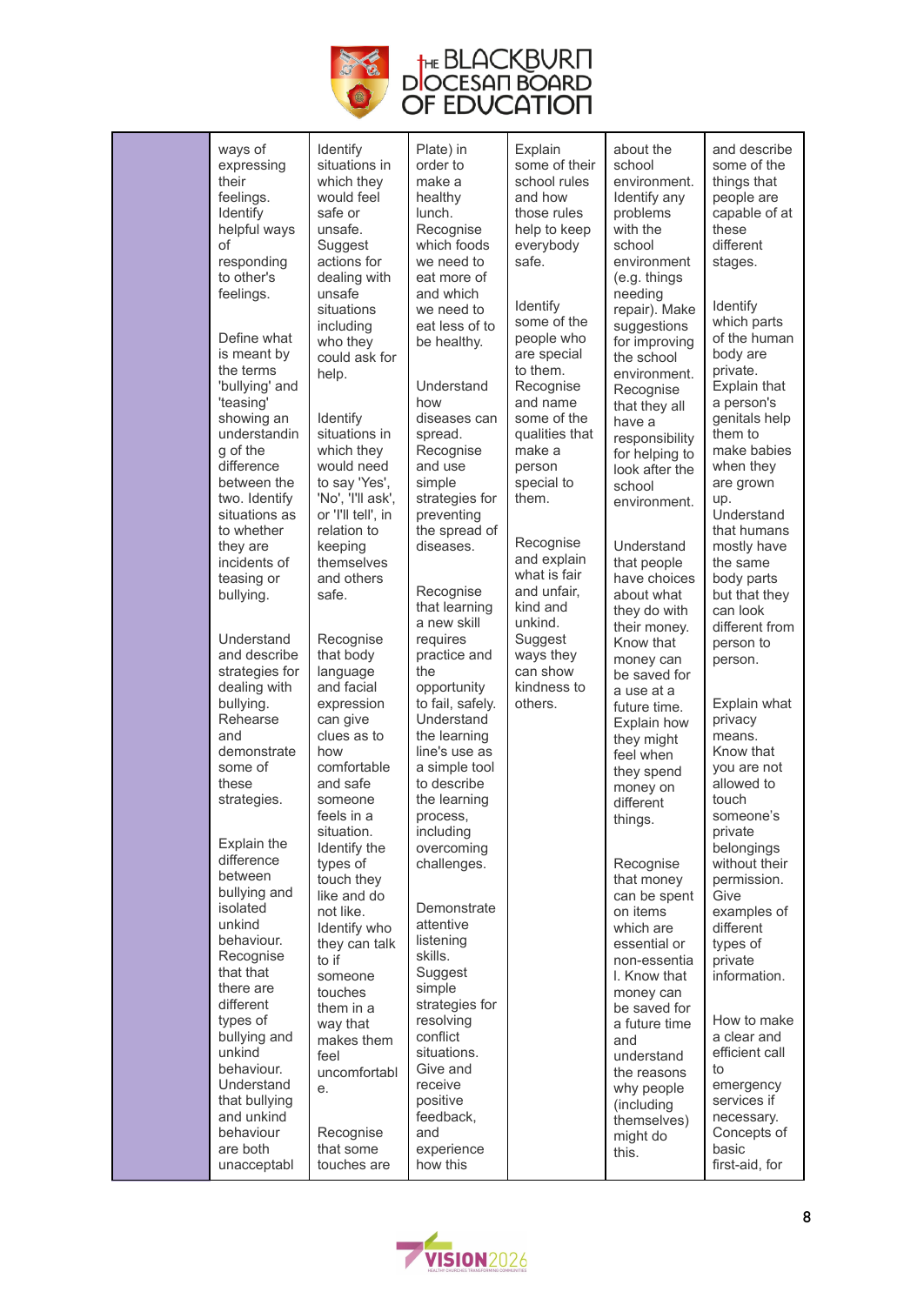

| e ways of<br>behaving.<br>Recognise<br>that<br>friendship is<br>a special<br>kind of<br>relationship.<br>Identify<br>some of the<br>ways that<br>good friends<br>care for each<br>other.<br>Recognise,<br>name and<br>understand<br>how to deal<br>with feelings<br>(e.g. anger,<br>loneliness).E<br>xplain where<br>someone<br>could get<br>help if they<br>were being<br>upset by<br>someone<br>else's<br>behaviour. | not fun and<br>can hurt or<br>be upsetting.<br>Know that<br>they can ask<br>someone to<br>stop<br>touching<br>them.<br>Identify who<br>they can talk<br>to if<br>someone<br>touches<br>them in a<br>way that<br>makes them<br>feel<br>uncomfortabl<br>е.<br>Identify safe<br>secrets<br>(including<br>surprises)<br>and unsafe<br>secrets.<br>Recognise<br>the<br>importance<br>of telling<br>someone<br>they trust<br>about a<br>secret which<br>makes them<br>feel unsafe<br>or<br>uncomfortabl<br>е. | makes them<br>feel.<br>Recognise<br>how a<br>person's<br>behaviour<br>(including<br>their own)<br>can affect<br>other people. |  | example<br>dealing with<br>common<br>injuries,<br>including<br>head<br>injuries. |
|------------------------------------------------------------------------------------------------------------------------------------------------------------------------------------------------------------------------------------------------------------------------------------------------------------------------------------------------------------------------------------------------------------------------|---------------------------------------------------------------------------------------------------------------------------------------------------------------------------------------------------------------------------------------------------------------------------------------------------------------------------------------------------------------------------------------------------------------------------------------------------------------------------------------------------------|-------------------------------------------------------------------------------------------------------------------------------|--|----------------------------------------------------------------------------------|
|                                                                                                                                                                                                                                                                                                                                                                                                                        | Identify how<br>inappropriate<br>touch can<br>make<br>someone<br>feel.<br>Understand<br>that there<br>are unsafe<br>secrets and<br>secrets that<br>are nice<br>surprises.Ex<br>plain that if<br>someone is<br>being<br>touched in a<br>way that they<br>don't like<br>they have to<br>tell someone<br>in their                                                                                                                                                                                          |                                                                                                                               |  |                                                                                  |

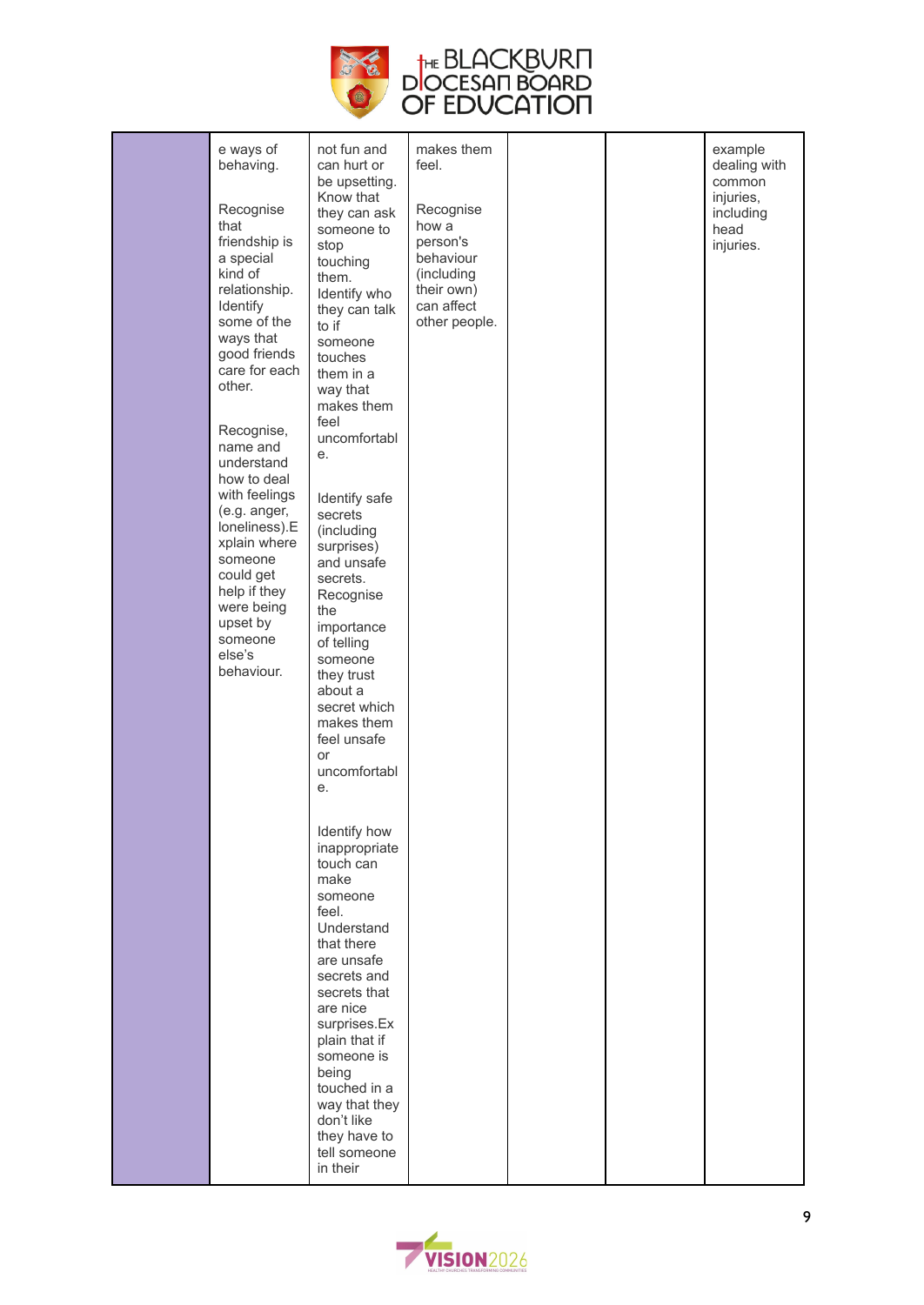

#### PSHE Years 3 & 4

| <b>Cycle</b>            | <b>Autumn 1</b>                                                                                                                                                                                                                                                                                                                                                                                                                                                                                                                                                                                                                                                                             | <b>Autumn 2</b>                                                                                                                                                                                                                                                                                                                                                                                                                                                                                                                                                                                                                                                                           | <b>Spring 1</b>                                                                                                                                                                                                                                                                                                                                                                                                                                                                                                                                                                                                                                                             | <b>Spring 2</b>                                                                                                                                                                                                                                                                                                                                                                                                                                                                                                                                                                                                                                                                                                                               | <b>Summer 1</b>                                                                                                                                                                                                                                                                                                                                                                                                                                                                                                                                                                                                                                                                           | <b>Summer 2</b>                                                                                                                                                                                                                                                                                                                                                                                                                                                                                                                                                                                                                                                                                                         |
|-------------------------|---------------------------------------------------------------------------------------------------------------------------------------------------------------------------------------------------------------------------------------------------------------------------------------------------------------------------------------------------------------------------------------------------------------------------------------------------------------------------------------------------------------------------------------------------------------------------------------------------------------------------------------------------------------------------------------------|-------------------------------------------------------------------------------------------------------------------------------------------------------------------------------------------------------------------------------------------------------------------------------------------------------------------------------------------------------------------------------------------------------------------------------------------------------------------------------------------------------------------------------------------------------------------------------------------------------------------------------------------------------------------------------------------|-----------------------------------------------------------------------------------------------------------------------------------------------------------------------------------------------------------------------------------------------------------------------------------------------------------------------------------------------------------------------------------------------------------------------------------------------------------------------------------------------------------------------------------------------------------------------------------------------------------------------------------------------------------------------------|-----------------------------------------------------------------------------------------------------------------------------------------------------------------------------------------------------------------------------------------------------------------------------------------------------------------------------------------------------------------------------------------------------------------------------------------------------------------------------------------------------------------------------------------------------------------------------------------------------------------------------------------------------------------------------------------------------------------------------------------------|-------------------------------------------------------------------------------------------------------------------------------------------------------------------------------------------------------------------------------------------------------------------------------------------------------------------------------------------------------------------------------------------------------------------------------------------------------------------------------------------------------------------------------------------------------------------------------------------------------------------------------------------------------------------------------------------|-------------------------------------------------------------------------------------------------------------------------------------------------------------------------------------------------------------------------------------------------------------------------------------------------------------------------------------------------------------------------------------------------------------------------------------------------------------------------------------------------------------------------------------------------------------------------------------------------------------------------------------------------------------------------------------------------------------------------|
| A<br>$(2020 -$<br>2021) | <b>KEEPING</b><br><b>MYSELF</b><br><b>SAFE (3)</b>                                                                                                                                                                                                                                                                                                                                                                                                                                                                                                                                                                                                                                          | <b>ME AND</b><br><b>MY</b><br><b>RELATIONS</b><br>HIPS(4)                                                                                                                                                                                                                                                                                                                                                                                                                                                                                                                                                                                                                                 | <b>GROWING</b><br><b>AND</b><br><b>CHANGING</b><br>(3)                                                                                                                                                                                                                                                                                                                                                                                                                                                                                                                                                                                                                      | <b>BEING MY</b><br><b>BEST (4)</b>                                                                                                                                                                                                                                                                                                                                                                                                                                                                                                                                                                                                                                                                                                            | <b>VALUING</b><br><b>DIFFERENC</b><br>E(3)                                                                                                                                                                                                                                                                                                                                                                                                                                                                                                                                                                                                                                                | <b>RIGHTS</b><br><b>AND</b><br><b>RESPONSIBI</b><br>LITIES (4)                                                                                                                                                                                                                                                                                                                                                                                                                                                                                                                                                                                                                                                          |
|                         | Identify<br>situations which<br>are safe or<br>unsafe, people<br>who can help<br>and suggest<br>strategies for<br>keeping safe.<br>Define words<br>dange and risk<br>and explain the<br>difference<br>between them<br>and<br>demonstrate<br>strategies for<br>dealing with a<br>risky situation.<br>Identify risk<br>factos for given<br>situations and<br>suggest ways of<br>reducing or<br>managing those<br>risks.<br>Identify some<br>key risks from<br>and the effects<br>of cigarettes<br>and alcohol.<br>Evaluate the<br>validity of<br>statements<br>relation to<br>online safety.<br>Recognise<br>potential risks<br>associated with<br>browsing online<br>and give<br>examples of | Describe 'good'<br>and 'not so<br>good' feelings<br>and how<br>feelings can<br>affect our<br>physical state.<br>Explain how<br>different words<br>can express the<br>intensity of<br>feelings.<br>Explain what we<br>mean by a<br>'positice,<br>healthy<br>relationship'.<br>Describe some<br>of the qualities<br>that they<br>admire in<br>others.<br>Recognise that<br>there are times<br>whe they might<br>need to say 'no'<br>to a friend.<br>Describe<br>approparite<br>assertive<br>strategies for<br>saying 'no' to a<br>friend.<br>Demonstrate<br>strategies for<br>working on a<br>collaborative<br>task. Define<br>successful<br>qualities of<br>teamwork and<br>collaboration. | Identify<br>different types<br>of relationships<br>and recognise<br>who they have<br>postivie healthy<br>relationships<br>with.<br>Understand<br>what is meant<br>by the term<br>body space (or<br>personal space).<br>Indentify when<br>it is appropriate<br>or<br>inappropritate<br>to allow<br>someone into<br>their body<br>space and<br>rehearse<br>strategies for<br>when someone<br>is<br>inappropriately<br>in thier body<br>space.<br>Define the<br>terms 'secret'<br>and 'surprised'<br>and know the<br>difference<br>btween a safe<br>and unsafe<br>secret.<br>Recognise how<br>different<br>surprises might<br>make them feel<br>and know who<br>they could ask | Idnetify ways in<br>which everyone<br>is unique.<br>Appreciate their<br>own uniquenss.<br>Recognise that<br>there are times<br>when they will<br>make the same<br>choices as their<br>friends and<br>times when<br>they will choose<br>differently.<br>Give examples<br>of choices they<br>make for<br>themselves and<br>choices oters<br>make for them.<br>Recognise that<br>there are times<br>when they will<br>make the same<br>choices as their<br>friend and<br>times when<br>they will choose<br>differentyl.<br>Understand that<br>the body gets<br>energy from<br>food, water and<br>ocygen and that<br>exercise and<br>sleep are<br>important to<br>our health. Plan<br>a menu which<br>gives a helathy<br>balance of<br>foods from | Recognise that<br>there are many<br>different types<br>of families.<br>Understand<br>what is meant<br>by 'adoption',<br>'fostering' and<br>'same-sex'<br>relationships.<br>Define the term<br>'community'<br>and identify the<br>different<br>communities<br>that they<br>belong to.<br>Recognsie the<br>benefits that<br>come with<br>belinging to a<br>community, in<br>particular the<br>benefit to<br>mental health<br>and wellbeing.<br>Give examples<br>of resprectful<br>language and of<br>how to<br>challenge<br>another'<br>sviewpoint<br>respectfully.<br>Explain that<br>people living in<br>the UK have<br>different<br>origins. Identify<br>similarities and<br>differences | Explain how<br>people in the<br>school and local<br>community help<br>them stay<br>healthy and<br>safe. Define<br>what is meant<br>by ' being<br>responsible'<br>and describe<br>the various<br>responsibilities<br>of those who<br>help them stay<br>healthy and<br>safe. Suggest<br>ways they can<br>help the people<br>who keep them<br>healthy and<br>safe.<br>Understand that<br>humans have<br>rights and also<br>responsibilities.<br>Idnetify some<br>rights and also<br>responsibilities<br>that come with<br>these.<br>Understadn the<br>reason why we<br>have rules.<br>Suggest and<br>engage with<br>ways they can<br>contribute to<br>the decision<br>making process<br>in school, e.g.<br>school council. |

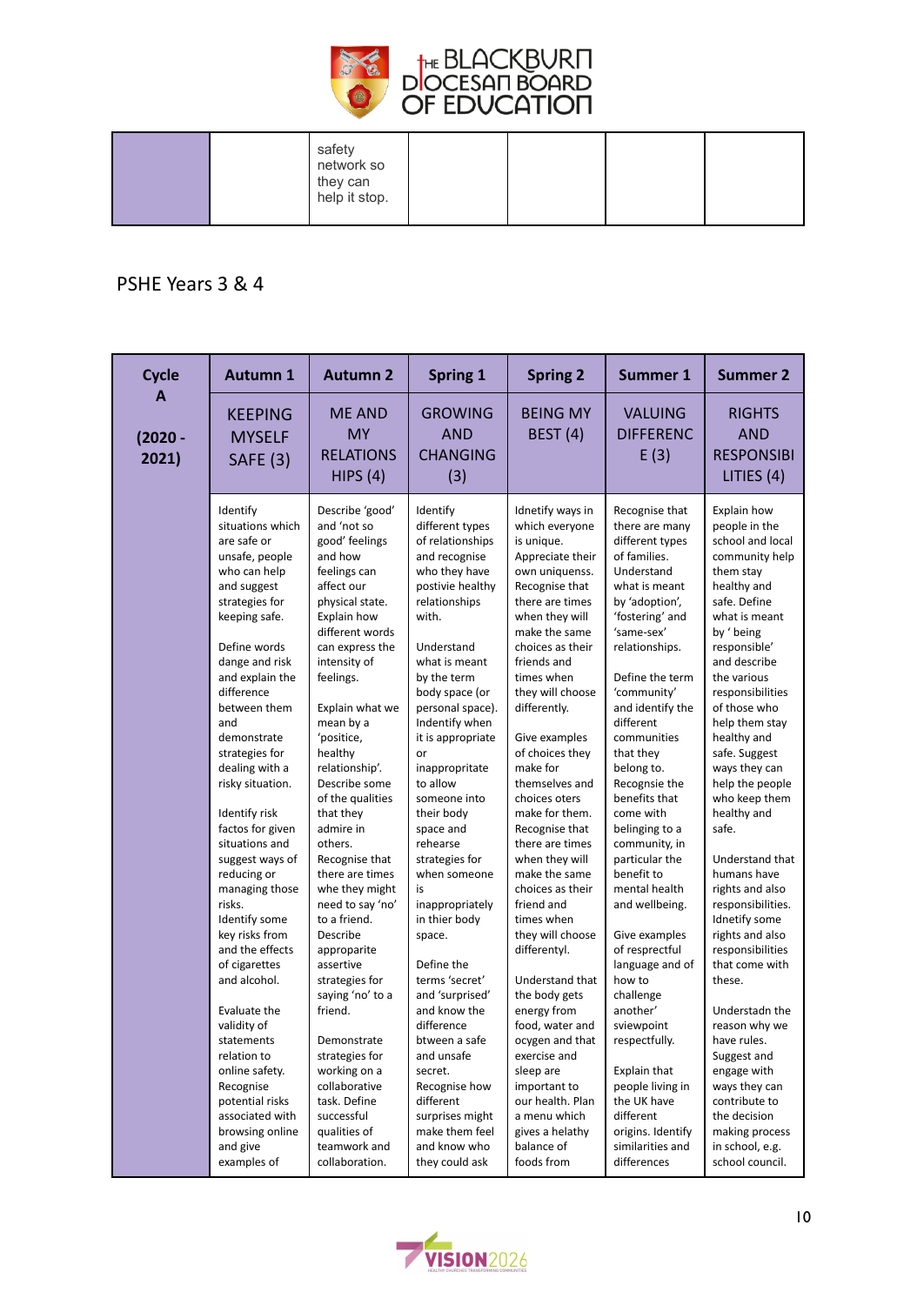

| strategies for<br>safe browsing<br>online.<br>Recognise and<br>describe<br>approrpaite<br>behaviouss<br>online as well as<br>offline. Identify<br>what<br>constitutes<br>personal<br>information and<br>when it is not<br>approprate or<br>safe to share<br>this.<br>Understand and<br>explain how to<br>get help in a<br>situation where<br>requests for<br>images or<br>information of<br>themseles or<br>others accur.<br>Demonstrate<br>strategies for<br>assessing risks.<br>Understand and<br>explain decision<br>making skills<br>and understand<br>where to get<br>help from when<br>making<br>decisions.<br>Understand that<br>medcines are<br>drugs and<br>suggest ways<br>that they can be<br>helpful or<br>harmful. | Indentify a wide<br>range of<br>feelings and<br>recognise that<br>different people<br>can have<br>different<br>feelings in the<br>same situation.<br>Explain how<br>feelings can be<br>linked to<br>physcial state.<br>Demonstrate a<br>range of<br>feelings through<br>their facial<br>expressions and<br>body language.<br>Recognise that<br>their feelings<br>might change<br>towards<br>someone or<br>something once<br>they have<br>further<br>information.<br>Give examples<br>of strategies to<br>respond to<br>being bullied,<br>inclduuing what<br>people can do<br>and say.<br>Understand and<br>give examples<br>of who or<br>where pressure<br>to behave in an<br>unhealthy,<br>unacceptable or<br>risky way might<br>come from. | for help if a<br>secret made<br>them feel<br>uncomfortable<br>or unsafe.<br>Recognise that<br>babies come<br>from the joining<br>of an egg and<br>sperm. Explain<br>what happens<br>when an egg<br>doesnt meet a<br>sperm and<br>understand that<br>for girls, periods<br>are a normal<br>part of puberty.<br>How to make a<br>clear and<br>efficient call to<br>emergency<br>services if<br>neccessary.<br>Understand the<br>concepts of<br>basic first-aid,<br>e.g. dealing<br>with common<br>injuries<br>including head<br>injuries. | across the food<br>groups on the<br>Eatwell Guide.<br>Undertsnad<br>ways in which<br>they can<br>contribute to<br>the care of the<br>environment.<br>Suggest ways<br>the seven R's<br>recycling<br>methods can be<br>applied to<br>different<br>scenarios.<br>Define what is<br>meant by the<br>word<br>'community'.<br>Suggest ways in<br>which different<br>people support<br>the school<br>community and<br>identify<br>qualities and<br>attricbutes of<br>people who<br>support the<br>school<br>community.<br>How to make a<br>clear and<br>efficient call to<br>emergency<br>services if<br>neccessary.<br>Understand the<br>concepts of<br>basic first-aid,<br>e.g. dealing<br>with common<br>injuries<br>including head<br>injuries. | between a<br>diverse range of<br>people from<br>varying<br>national, region,<br>ethnic and<br>religious<br>backgrounds.<br>Identify some of<br>the qualilties<br>that people<br>from a diverse<br>range of<br>backgrounds<br>need in order to<br>get together.<br>Recognise the<br>factors that<br>make people<br>similar to and<br>different from<br>each other.<br>Recognise that<br>repeated name<br>calling is a form<br>of bullying and<br>sugges<br>strategeis for<br>dealing with<br>name calling<br>(including<br>talking to a<br>trusted adult).<br>Understand and<br>explain some of<br>the reasons why<br>different peopl<br>are bullied.<br>Explore why<br>people have<br>predjudiced<br>views and<br>understand<br>what this is. | Recongise that<br>everyone can<br>make a<br>difference<br>within a<br>democratic<br>process.<br>Define the word<br>influence.<br>Recognise that<br>reports in the<br>media can<br>influence the<br>way they think<br>about a topic.<br>Form and<br>present their<br>own opinion<br>based on<br>factual<br>information and<br>express or<br>present these in<br>a respetful and<br>courteous<br>manner.<br>Explain the role<br>of the<br>bystander and<br>how it can<br>influence<br>bullying or<br>other anit-social<br>behaviour.<br>Recognise that<br>they can play a<br>role in<br>influencing<br>outcomes of<br>situations by<br>their actions.<br>Understand<br>some of the<br>ways that<br>various<br>mational and<br>international<br>environement<br>organisations<br>work to help<br>take care to the<br>environment.<br>Understand and<br>explain the<br>value of this<br>work.<br>Define the<br>terms 'income'<br>and<br>'expenditure'.<br>List some of the<br>items and |
|---------------------------------------------------------------------------------------------------------------------------------------------------------------------------------------------------------------------------------------------------------------------------------------------------------------------------------------------------------------------------------------------------------------------------------------------------------------------------------------------------------------------------------------------------------------------------------------------------------------------------------------------------------------------------------------------------------------------------------|----------------------------------------------------------------------------------------------------------------------------------------------------------------------------------------------------------------------------------------------------------------------------------------------------------------------------------------------------------------------------------------------------------------------------------------------------------------------------------------------------------------------------------------------------------------------------------------------------------------------------------------------------------------------------------------------------------------------------------------------|-----------------------------------------------------------------------------------------------------------------------------------------------------------------------------------------------------------------------------------------------------------------------------------------------------------------------------------------------------------------------------------------------------------------------------------------------------------------------------------------------------------------------------------------|----------------------------------------------------------------------------------------------------------------------------------------------------------------------------------------------------------------------------------------------------------------------------------------------------------------------------------------------------------------------------------------------------------------------------------------------------------------------------------------------------------------------------------------------------------------------------------------------------------------------------------------------------------------------------------------------------------------------------------------------|-----------------------------------------------------------------------------------------------------------------------------------------------------------------------------------------------------------------------------------------------------------------------------------------------------------------------------------------------------------------------------------------------------------------------------------------------------------------------------------------------------------------------------------------------------------------------------------------------------------------------------------------------------------------------------------------------------------------------------------------------|-------------------------------------------------------------------------------------------------------------------------------------------------------------------------------------------------------------------------------------------------------------------------------------------------------------------------------------------------------------------------------------------------------------------------------------------------------------------------------------------------------------------------------------------------------------------------------------------------------------------------------------------------------------------------------------------------------------------------------------------------------------------------------------------------------------------------------------------------------------------------------------------------------------------------------------------------------------------------------------|
|                                                                                                                                                                                                                                                                                                                                                                                                                                                                                                                                                                                                                                                                                                                                 |                                                                                                                                                                                                                                                                                                                                                                                                                                                                                                                                                                                                                                                                                                                                              |                                                                                                                                                                                                                                                                                                                                                                                                                                                                                                                                         |                                                                                                                                                                                                                                                                                                                                                                                                                                                                                                                                                                                                                                                                                                                                              |                                                                                                                                                                                                                                                                                                                                                                                                                                                                                                                                                                                                                                                                                                                                               | services in the<br>home. Prioritise                                                                                                                                                                                                                                                                                                                                                                                                                                                                                                                                                                                                                                                                                                                                                                                                                                                                                                                                                 |

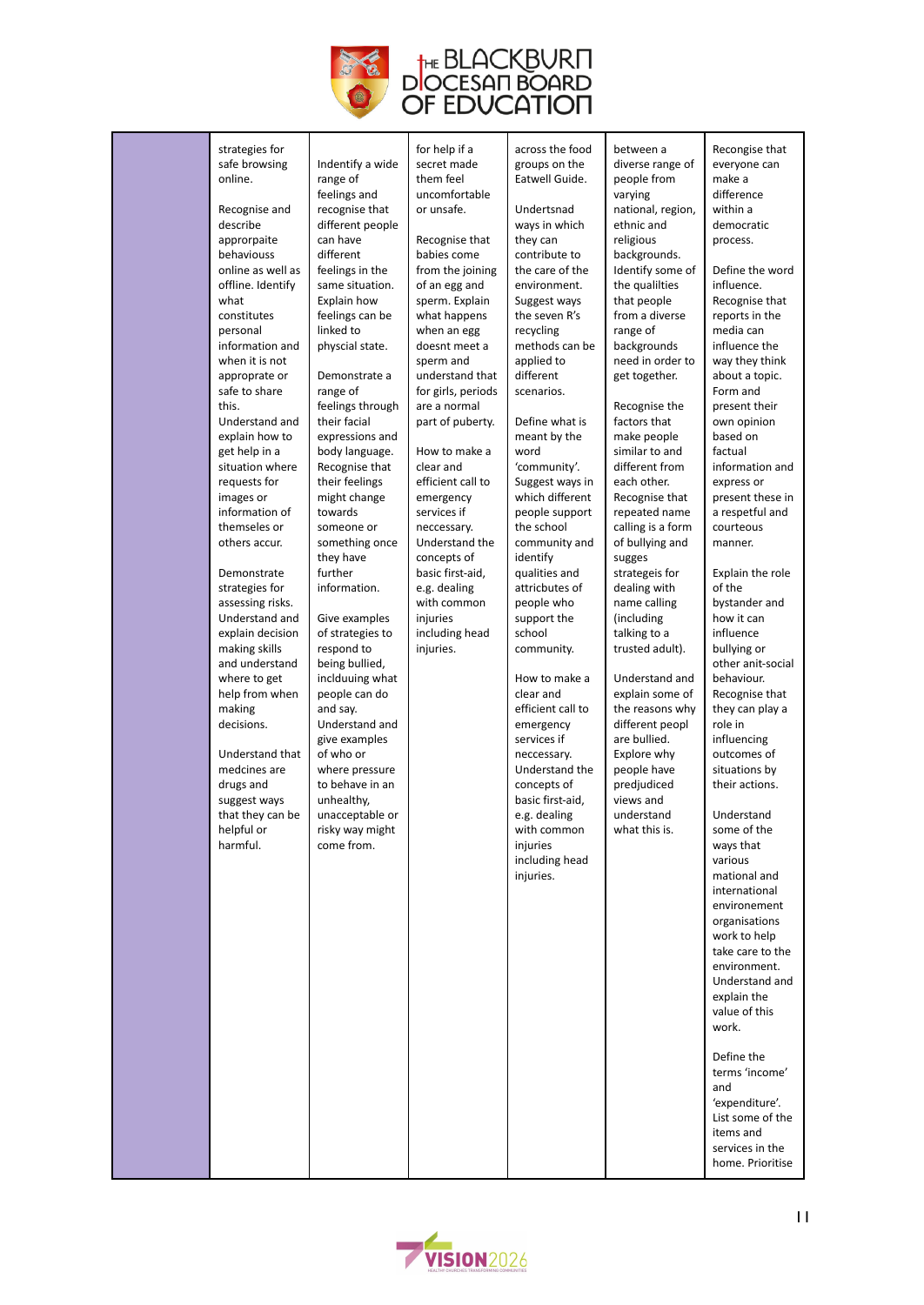

|                    |                                                                                                                                                                                                                                                                                                                                                                                                                                                                                                                                                                           |                                                                                                                                                                                                                                                                                                                                                                                                                                                                                                                |                                                                                                                                                                                                                                                                                                                                                                                                                                                                                                                            |                                                                                                                                                                                                                                                                                                                                                                                                                                                                                                                                       |                                                                                                                                                                                                                                                                                                                                                                                                                                                                                                     | items of<br>expenditure in<br>the home from<br>most essentioal<br>to least<br>essential.<br>Explain what is<br>meant by the<br>terms 'income<br>tax', 'national<br>insurance' and<br>'VAT'.<br>understnad how<br>a payslip is laid<br>out showing<br>both pay and<br>deductions.<br>Prioritise public<br>services frfom<br>most essential<br>to least<br>essential.                                                                                                                                                                                       |
|--------------------|---------------------------------------------------------------------------------------------------------------------------------------------------------------------------------------------------------------------------------------------------------------------------------------------------------------------------------------------------------------------------------------------------------------------------------------------------------------------------------------------------------------------------------------------------------------------------|----------------------------------------------------------------------------------------------------------------------------------------------------------------------------------------------------------------------------------------------------------------------------------------------------------------------------------------------------------------------------------------------------------------------------------------------------------------------------------------------------------------|----------------------------------------------------------------------------------------------------------------------------------------------------------------------------------------------------------------------------------------------------------------------------------------------------------------------------------------------------------------------------------------------------------------------------------------------------------------------------------------------------------------------------|---------------------------------------------------------------------------------------------------------------------------------------------------------------------------------------------------------------------------------------------------------------------------------------------------------------------------------------------------------------------------------------------------------------------------------------------------------------------------------------------------------------------------------------|-----------------------------------------------------------------------------------------------------------------------------------------------------------------------------------------------------------------------------------------------------------------------------------------------------------------------------------------------------------------------------------------------------------------------------------------------------------------------------------------------------|-----------------------------------------------------------------------------------------------------------------------------------------------------------------------------------------------------------------------------------------------------------------------------------------------------------------------------------------------------------------------------------------------------------------------------------------------------------------------------------------------------------------------------------------------------------|
| <b>Cycle</b><br>в  | <b>Autumn 1</b>                                                                                                                                                                                                                                                                                                                                                                                                                                                                                                                                                           | <b>Autumn 2</b>                                                                                                                                                                                                                                                                                                                                                                                                                                                                                                | <b>Spring 1</b>                                                                                                                                                                                                                                                                                                                                                                                                                                                                                                            | <b>Spring 2</b>                                                                                                                                                                                                                                                                                                                                                                                                                                                                                                                       | <b>Summer 1</b>                                                                                                                                                                                                                                                                                                                                                                                                                                                                                     | <b>Summer 2</b>                                                                                                                                                                                                                                                                                                                                                                                                                                                                                                                                           |
| $(2021 -$<br>2022) | <b>BEING MY</b><br><b>BEST (3)</b>                                                                                                                                                                                                                                                                                                                                                                                                                                                                                                                                        | <b>KEEPING</b><br><b>MYSELF</b><br><b>SAFE (4)</b>                                                                                                                                                                                                                                                                                                                                                                                                                                                             | ME AND<br><b>MY</b><br><b>RELATIONS</b><br>HIPS(3)                                                                                                                                                                                                                                                                                                                                                                                                                                                                         | <b>VALUING</b><br><b>DIFFERENC</b><br>E(4)                                                                                                                                                                                                                                                                                                                                                                                                                                                                                            | <b>RIGHTS</b><br><b>AND</b><br><b>RESPONSIBI</b><br>LITIES (3)                                                                                                                                                                                                                                                                                                                                                                                                                                      | <b>GROWING</b><br><b>AND</b><br><b>CHANGING</b><br>(4)                                                                                                                                                                                                                                                                                                                                                                                                                                                                                                    |
|                    | Explain how<br>each of the food<br>groups on the<br><b>Eatwell Guide</b><br>(formerly<br>Eatwell Plate)<br>benefits the<br>body. Explain<br>what is meant<br>by the term<br>'balanced diet'.<br>Give examples<br>of what foods<br>might make up<br>a healthy<br>balanced meal.<br>Explain how<br>some infectious<br>illnesses are<br>spread from<br>one person to<br>another. Explain<br>how simple<br>hygiene<br>routines can<br>help to reduce<br>the risk of the<br>spread of<br>infectious<br>illnesses.<br>Suggest medical<br>and<br>non-medical<br>ways of treating | Define the<br>terms 'danger',<br>'risk' and<br>'hazard' and<br>explain the<br>difference<br>between them.<br>Identify<br>situations which<br>are either<br>dangerous, risky<br>or hazardous.<br>Suggest simple<br>strategies for<br>managing risk.<br>Identify images<br>that are<br>safe/unsafe to<br>share online.<br>Know and<br>explain<br>strategies for<br>safe online<br>sharing.<br>Understand and<br>explain the<br>implications of<br>sharing images<br>online without<br>consent.<br>Define what is | Explain why we<br>have rules.<br>Explore why<br>rules are<br>different for<br>different age<br>groups, in<br>particular for<br>internet-based<br>activities.<br>Suggest<br>appropriate<br>rules for a range<br>of settings.<br>Consider the<br>possible<br>consequences<br>of breaking the<br>rules.<br>Explain some of<br>the feelings<br>someone might<br>have when they<br>lose something<br>important to<br>them.<br>Understand that<br>these feelings<br>are normal and<br>a way of dealing<br>with the<br>situation. | Define the<br>terms<br>'negotiation'<br>and<br>'compromise'.<br>Understand the<br>need to manage<br>conflict or<br>differences and<br>suggest ways of<br>doing this,<br>through<br>negotiation and<br>compromise.<br>Understand that<br>they have the<br>right to protect<br>their personal<br>body space.<br>Recognise how<br>others'<br>non-verbal<br>signals indicate<br>how they feel<br>when people<br>are close to<br>their body<br>space. Suggest<br>people they can<br>talk to if they<br>feel<br>uncomfortable<br>with other | Define what a<br>volunteer is.<br>Identify people<br>who are<br>volunteers in<br>the school<br>community.<br>Recognise some<br>of the reasons<br>why people<br>volunteer,<br>including<br>mental health<br>and wellbeing<br>benefits to<br>those who<br>volunteer.<br>Identify key<br>people who are<br>responsible for<br>them to stay<br>safe and<br>healthy. Suggest<br>ways they can<br>help these<br>people.<br>Understand the<br>difference<br>between 'fact'<br>and 'opinion'.<br>Understand | Describe some<br>of the changes<br>that happen to<br>people during<br>their lives.<br>Explain how the<br>Learning Line<br>can be used as a<br>tool to help<br>them manage<br>change more<br>easily. Suggest<br>people who<br>may be able to<br>help them deal<br>with change.<br>Name some<br>positive and<br>negative<br>feelings.<br>Understand<br>how the onset<br>of puberty can<br>have emotional<br>as well as<br>physical impact.<br>Suggest reasons<br>why young<br>people<br>sometimes fall<br>out with their<br>parents. Take<br>part in a role |

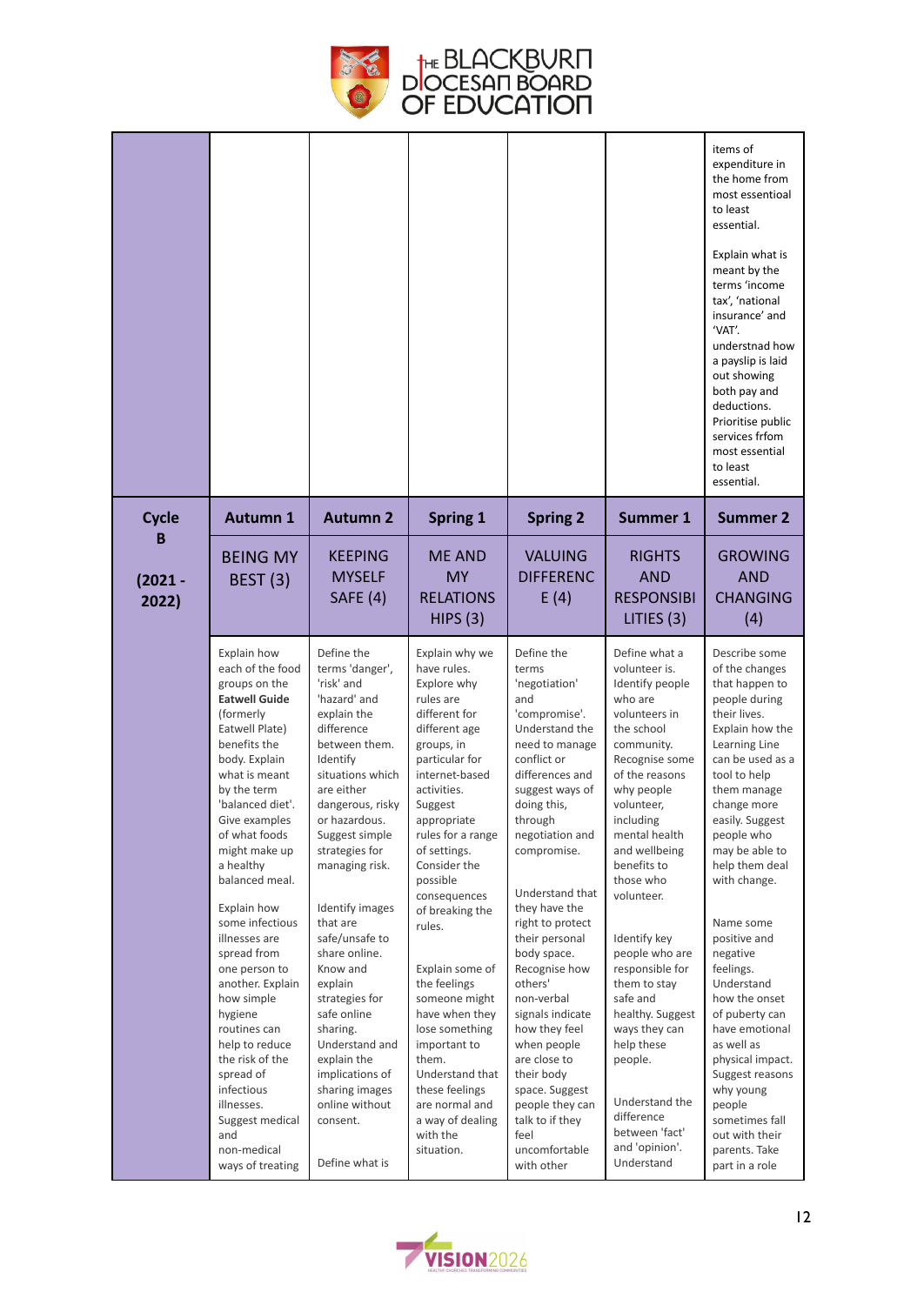

| an illness.                      | meant by the                       |                                  | people's actions                  | how an event                      | play practising                 |
|----------------------------------|------------------------------------|----------------------------------|-----------------------------------|-----------------------------------|---------------------------------|
| Develop skills in                | word 'dare'.                       | Define and                       | towards them.                     | can be                            | how to                          |
| discussion and                   | Identify from<br>given scenarios   | demonstrate<br>cooperation       |                                   | perceived from<br>different       | compromise.                     |
| debating an                      | which are dares                    | and                              | Recognise that                    | viewpoints.                       |                                 |
| issue.                           | and which are                      | collaboration.                   | they have                         | Plan, draft and                   | Identify parts of               |
| Demonstrate                      | not. Suggest                       | Identify the                     | different types                   | publish a                         | the body that                   |
| their                            | strategies for                     | different skills                 | of relationships                  | recount using                     | males and                       |
| understanding<br>of health and   | managing                           | that people can                  | with people<br>they know (e.g.    | the appropriate                   | females have in<br>common and   |
| wellbeing issues                 | dares.                             | bring to a group<br>task.        | close family,                     | language.                         | those that are                  |
| that are                         |                                    | Demonstrate                      | wider family,                     |                                   | different. Know                 |
| relevant to                      | Understand that                    | how working                      | friends,                          | Define what is                    | the correct                     |
| them. mpthise                    | medicines are                      | together in a                    | acquaintances).                   | meant by the                      | terminology for                 |
| with different                   | drugs. Explain                     | collaborative                    | Give examples                     | environment.                      | their genitalia.                |
| view points.<br>Make             | safety issues for<br>medicine use. | manner can                       | of features of<br>these different | Evaluate and<br>explain different | Understand and<br>explain why   |
| recommendatio                    | Suggest                            | help everyone<br>to achieve      | types of                          | methods of                        | puberty                         |
| ns, based on                     | alternatives to                    | success.                         | relationships,                    | looking after                     | happens.                        |
| their research.                  | taking a                           |                                  | including how                     | the school                        |                                 |
|                                  | medicine when                      | Identify people                  | they influence                    | environment.                      |                                 |
| Identify their                   | unwell. Suggest                    | who they have a                  | what is shared.                   | Devise methods                    | Know the key<br>facts of the    |
| achievements                     | strategies for<br>limiting the     | special<br>relationship          |                                   | of promoting<br>their priority    | menstrual cycle.                |
| and areas of                     | spread of                          | with. Suggest                    | List some of the                  | method.                           | Understand that                 |
| development.                     | infectious                         | strategies for                   | ways that                         |                                   | periods are a                   |
| Recognise that                   | diseases (e.g.                     | maintaining a                    | people are                        |                                   | normal part of                  |
| people may say                   | hand-washing                       | positive                         | different to                      | Understand the                    | puberty for                     |
| kind things to<br>help us feel   | routines).                         | relationship<br>with their       | each other<br>(including          | terms 'income',<br>'saving' and   | girls. Identify<br>some of the  |
| good about                       |                                    | special people.                  | differences of                    | 'spending'.                       | ways to cope                    |
| ourselves.                       | Understand                         |                                  | race, gender,                     | Recognise that                    | better with                     |
| Explain why                      | some of the key                    |                                  | religion).                        | there are times                   | periods.                        |
| some groups of                   | risks and effects                  | Rehearse and                     | Recognise                         | we can buy                        |                                 |
| people are not<br>represented as | of smoking and<br>drinking         | demonstrate<br>simple            | potential<br>consequences         | items we want<br>and times when   | Define the                      |
| much on                          | alcohol.                           | strategies for                   | of aggressive                     | we need to save                   | terms 'secret'                  |
| television/in the                | Understand that                    | resolving given                  | behaviour.                        | for items.                        | and 'surprise'                  |
| media.                           | increasing                         | conflict                         | Suggest                           | Suggest items                     | and know the                    |
|                                  | numbers of                         | situations.                      | strategies for                    | and services                      | difference<br>between a safe    |
| Demonstrate                      | young people<br>are choosing       |                                  | dealing with<br>someone who is    | around the<br>home that need      | and an unsafe                   |
| how working                      | not to smoke                       | Explain what a                   | behaving                          | to be paid for                    | secret.                         |
| together in a                    | and that not all                   | dare is.                         | aggressively.                     | (e.g. food,                       | mRecognise                      |
| collaborative                    | people drink                       | Understand that                  |                                   | furniture,                        | how different                   |
| manner can<br>help everyone      | alcohol (Social                    | no-one has the<br>right to force | List some of the                  | electricity etc.)                 | surprises and<br>secrets might  |
| to achieve                       | Norms theory).                     | them to do a                     | ways in which                     |                                   | make them feel.                 |
| success.                         |                                    | dare. Suggest                    | people are                        | Explain that                      | Know who they                   |
| Understand and                   | Describe stages                    | strategies to use                | different to                      | people earn                       | could ask for                   |
| explain how the                  | of identifying                     | if they are ever                 | each other                        | their income                      | help if a secret                |
| brain sends and<br>receives      | and managing<br>risk. Suggest      | made to feel<br>uncomfortable    | (including<br>ethnicity,          | through their<br>jobs.            | made them feel<br>uncomfortable |
| messages                         | people they can                    | or unsafe by                     | gender,                           | Understand that                   | or unsafe.                      |
| through the                      | ask for help in                    | someone asking                   | religious beliefs,                | the amount                        |                                 |
| nerves.                          | managing risk.                     | them to do a                     | customs and                       | people get paid                   |                                 |
|                                  |                                    | dare.                            | festivals).                       | is due to a                       | Understand that                 |
| Name major                       | Understand that                    |                                  | Define the word                   | range of factors                  | marriage is a<br>commitment to  |
| internal body                    | we can be                          | Express                          | respect and<br>demonstrate        | (skill,<br>experience,            | be entered into                 |
| parts (heart,                    | influenced both                    | opinions and                     | ways of                           | training,                         | freely and not                  |
| blood, lungs,                    | positively and                     | listen to those                  | showing respect                   | responsibility                    | against                         |
| stomach, small                   | negatively. Give                   | of others.<br>Consider others'   | to others'                        | etc.                              | someone's will.                 |
| and large<br>intestines, liver,  | examples of<br>some of the         | points of view.                  | differences.                      |                                   | Recognise that<br>marriage      |
| brain). Describe                 | consequences                       | Practise                         |                                   |                                   | includes same                   |
| how food,                        | of behaving in                     | explaining the                   | Understand and                    |                                   | sex and                         |
| water and air                    | an                                 | thinking behind                  | identify                          |                                   | opposite sex                    |
| get into the                     | unacceptable,                      | their ideas and                  | stereotypes,                      |                                   | partners. Know                  |
|                                  |                                    |                                  |                                   |                                   |                                 |

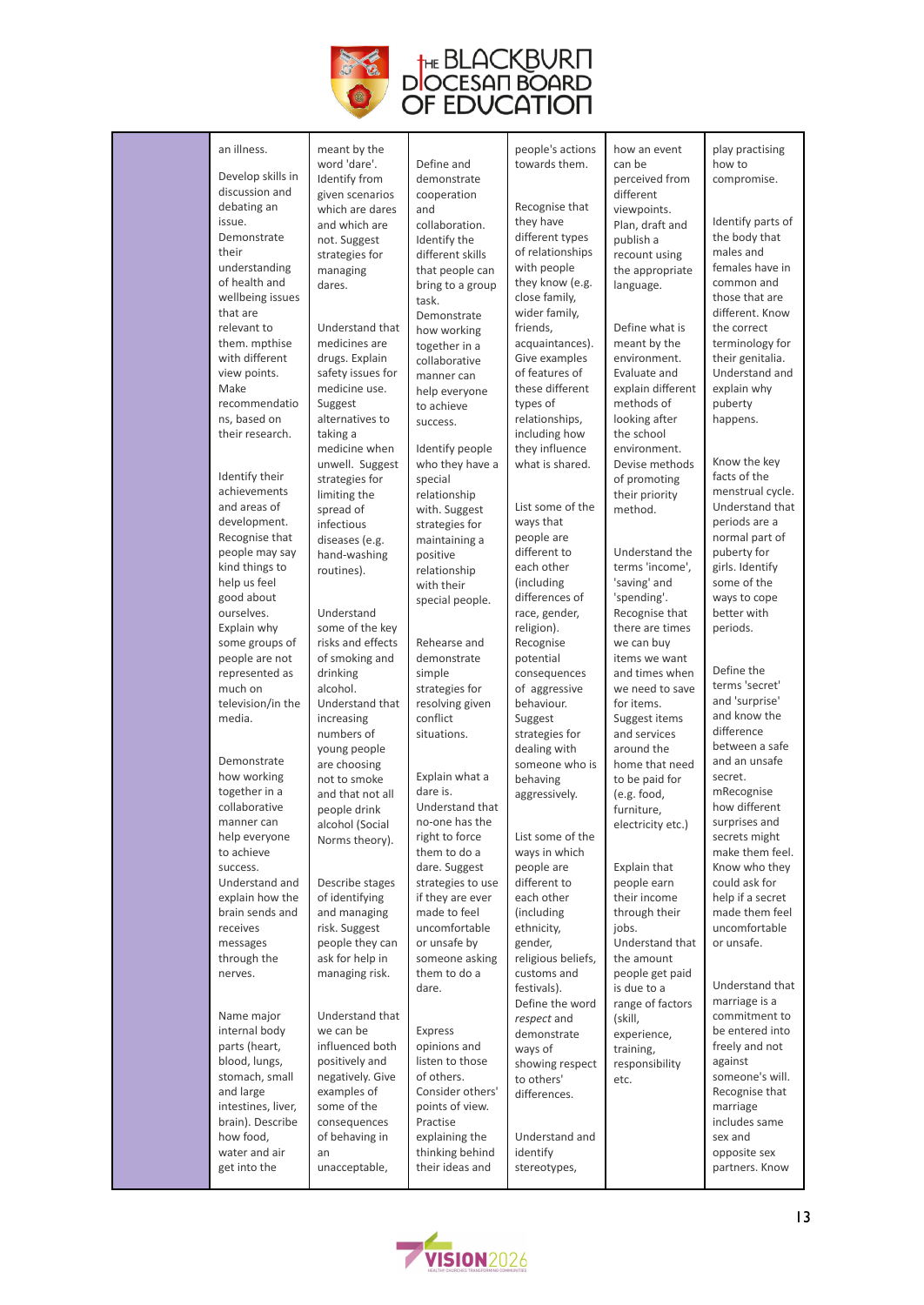

|  | body and blood.<br>Explain some of<br>the different<br>talents and<br>skills that<br>people have<br>and how skills<br>are developed.<br>Recognise their | unhealthy or<br>risky way. | opinions.<br>Identify<br>qualities of<br>friendship.<br>Suggest reasons<br>why friends<br>sometimes fall<br>out. Rehearse<br>and use, now or | including those<br>promoted in the<br>media. |  | the legal age for<br>marriage in<br>England or<br>Scotland.<br>Discuss the<br>reasons why a<br>person would<br>want to be<br>married, or live<br>together, or<br>have a civil |
|--|---------------------------------------------------------------------------------------------------------------------------------------------------------|----------------------------|----------------------------------------------------------------------------------------------------------------------------------------------|----------------------------------------------|--|-------------------------------------------------------------------------------------------------------------------------------------------------------------------------------|
|--|---------------------------------------------------------------------------------------------------------------------------------------------------------|----------------------------|----------------------------------------------------------------------------------------------------------------------------------------------|----------------------------------------------|--|-------------------------------------------------------------------------------------------------------------------------------------------------------------------------------|

#### PSHE Years 5 & 6

| <b>Cycle</b>         | <b>Autumn 1</b>                                                                                                                                                                                                                                                                                                                                                                                                                                                                                                                                                                               | <b>Autumn 2</b>                                                                                                                                                                                                                                                                                                                                                                                                                                                                                                                                                                                                 | Spring 1                                                                                                                                                                                                                                                                                                                                                                                                                                                                                                                                                                        | <b>Spring 2</b>                                                                                                                                                                                                                                                                                                                                                                                                                                                                                                                     | <b>Summer 1</b>                                                                                                                                                                                                                                                                                                                                                                                                                                                                                                                                                                                    | <b>Summer 2</b>                                                                                                                                                                                                                                                                                                                                                                                                                                                                                                                                                                                                         |
|----------------------|-----------------------------------------------------------------------------------------------------------------------------------------------------------------------------------------------------------------------------------------------------------------------------------------------------------------------------------------------------------------------------------------------------------------------------------------------------------------------------------------------------------------------------------------------------------------------------------------------|-----------------------------------------------------------------------------------------------------------------------------------------------------------------------------------------------------------------------------------------------------------------------------------------------------------------------------------------------------------------------------------------------------------------------------------------------------------------------------------------------------------------------------------------------------------------------------------------------------------------|---------------------------------------------------------------------------------------------------------------------------------------------------------------------------------------------------------------------------------------------------------------------------------------------------------------------------------------------------------------------------------------------------------------------------------------------------------------------------------------------------------------------------------------------------------------------------------|-------------------------------------------------------------------------------------------------------------------------------------------------------------------------------------------------------------------------------------------------------------------------------------------------------------------------------------------------------------------------------------------------------------------------------------------------------------------------------------------------------------------------------------|----------------------------------------------------------------------------------------------------------------------------------------------------------------------------------------------------------------------------------------------------------------------------------------------------------------------------------------------------------------------------------------------------------------------------------------------------------------------------------------------------------------------------------------------------------------------------------------------------|-------------------------------------------------------------------------------------------------------------------------------------------------------------------------------------------------------------------------------------------------------------------------------------------------------------------------------------------------------------------------------------------------------------------------------------------------------------------------------------------------------------------------------------------------------------------------------------------------------------------------|
| A<br>$(2020 - 2021)$ | <b>KEEPING</b><br><b>MYSELF SAFE</b><br>(5)                                                                                                                                                                                                                                                                                                                                                                                                                                                                                                                                                   | ME AND MY<br><b>RELATIONSHIP</b><br>S(6)                                                                                                                                                                                                                                                                                                                                                                                                                                                                                                                                                                        | <b>GROWING</b><br><b>AND</b><br><b>CHANGING</b><br>(5)                                                                                                                                                                                                                                                                                                                                                                                                                                                                                                                          | <b>BEING MY</b><br><b>BEST (6)</b>                                                                                                                                                                                                                                                                                                                                                                                                                                                                                                  | VALUING<br><b>DIFFERENCE</b><br>(5)                                                                                                                                                                                                                                                                                                                                                                                                                                                                                                                                                                | <b>RIGHTS AND</b><br><b>RESPONSIBILI</b><br>TIES $(6)$                                                                                                                                                                                                                                                                                                                                                                                                                                                                                                                                                                  |
|                      | Explain what a<br>habit is, giving<br>examples. Describe<br>why and how a<br>habit can be hard<br>to change.<br>Recognise that<br>there are positive<br>and negative risks.<br>Explain how to<br>weigh up risk<br>factors when<br>making a decision.<br>Describe some of<br>the possible<br>outcomes of taking<br>a risk.<br>Demonstrate<br>strategies to deal<br>with both<br>face-to-face and<br>online bullying.<br>Demonstrate<br>strategies and skills<br>for supporting<br>others who are<br>bullied. Recognise<br>and describe the<br>difference between<br>online and<br>face-to-face | Explain some of the<br>areas that local<br>councils have<br>responsibility for.<br>Understand that<br>local councillors are<br>elected to<br>represent their<br>local community.<br>Explain what is<br>meant by the terms<br>'negotiation' and<br>'compromise'.<br>Suggest positive<br>strategies for<br>negotiating and<br>compromising<br>within a<br>collaborative task.<br>Demonstrate<br>positive strategies<br>for negotiating and<br>compromising<br>within a<br>collaborative task.<br>Recognise some of<br>the challenges that<br>arise from<br>friendships.<br>Suggest strategies<br>for dealing with | Use a range of<br>words and phrases<br>to describe the<br>intensity of<br>different feelings.<br>Distinguish<br>between good and<br>not so good<br>feelings, using<br>appropriate<br>vocabulary to<br>describe these.<br>Explain strategies<br>they can use to<br>build resilience.<br>Identify people<br>who can be<br>trusted.<br>Understand what<br>kinds of touch are<br>acceptable or<br>unacceptable.<br>Describe strategies<br>for dealing with<br>situations in which<br>they would feel<br>uncomfortable,<br>particularly in<br>relation to<br>inappropriate<br>touch. | Explain what the<br>five ways to<br>wellbeing are.<br>Describe how the<br>five ways to<br>wellbeing<br>contribute to a<br>healthy lifestyle,<br>giving examples of<br>how they can be<br>implemented in<br>people's lives.<br>Identify<br>aspirational goals.<br>Describe the<br>actions needed to<br>set and achieve<br>these.<br>Present<br>information they<br>researched on a<br>health and<br>wellbeing issues<br>outlining the key<br>issues and making<br>suggestions for any<br>improvements<br>concerning those<br>issues. | Define some key<br>qualities of<br>friendship.<br>Describe ways of<br>making a friendship<br>last. Explain why<br>friendships<br>sometimes end.<br>Rehearse active<br>listening skills.<br>Demonstrate<br>respectfulness in<br>responding to<br>others. Respond<br>appropriately to<br>others.<br>Develop an<br>understanding of<br>discrimination and<br>its injustice, and<br>describe this using<br>examples.<br>Empathise with<br>people who have<br>been, and currently<br>are, subjected to<br>injustice, including<br>through racism.<br>Consider how<br>discriminatory<br>behaviour can be | Define the terms<br>'fact', 'opinion',<br>'biased' and<br>'unbiased'.<br>explaining the<br>difference between<br>them. Describe the<br>language and<br>techniques that<br>make up a biased<br>report. Analyse a<br>report also extract<br>the facts from it.<br>Know the legal age<br>(and reason behind<br>these) for having a<br>social media<br>account.<br>Understand why<br>people don't tell<br>the truth and often<br>post only the good<br>bits about<br>themselves, online.<br>Recognise that<br>people's lives are<br>much more<br>balanced in real<br>life, with positives<br>and negatives.<br>Explain some |

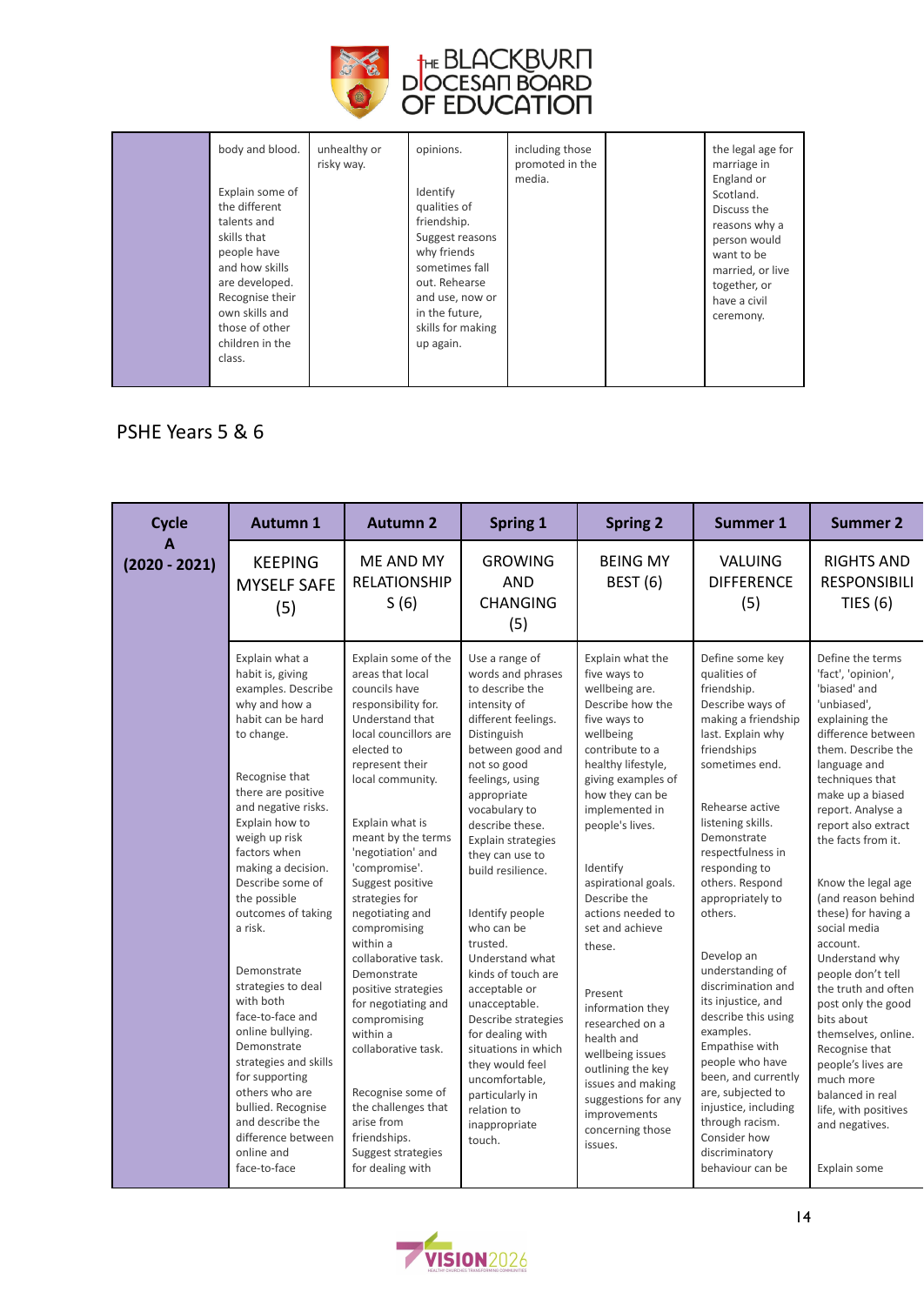

| bullying.<br>Define what is<br>meant by a dare.<br>Explain why<br>someone might<br>give a dare. Suggest<br>ways of standing up<br>to someone who<br>gives a dare.<br>Recognise which<br>situations are risky.<br>Explore and share<br>their views about<br>decision making<br>when faced with a<br>risky situation.<br>Suggest what<br>someone should do<br>when faced with a<br>risky situation.<br>Consider what<br>information is<br>safe/unsafe to<br>share offline and<br>online, and reflect<br>on the<br>consequences of<br>not keeping<br>personal<br>information<br>private. Recognise<br>that people aren't | such challenges<br>demonstrating the<br>need for respect<br>and an assertive<br>approach.<br>List some assertive<br>behaviours.<br>Recognise peer<br>influence and<br>pressure.<br>Demonstrate using<br>some assertive<br>behaviours,<br>through role-play,<br>to resist peer<br>influence and<br>pressure.<br>Recognise and<br>empathise with<br>patterns of<br>behaviour in<br>peer-group<br>dynamics.<br>Recognise basic<br>emotional needs<br>and understand<br>that they change<br>according to<br>circumstance.<br>Suggest strategies<br>for dealing<br>assertively with a<br>situation where<br>someone under | Explain how<br>someone might<br>feel when they are<br>separated from<br>someone or<br>something they<br>like. Suggest ways<br>to help someone<br>who is separated<br>from someone or<br>something they<br>like.<br>Know the correct<br>words for the<br>external sexual<br>organs. Discuss<br>some of the myths<br>associated with<br>puberty.<br>Identify some<br>products that they<br>may need during<br>puberty and why.<br>Know what<br>menstruation is<br>and why it<br>happens.<br>Identify the<br>consequences of<br>positive and<br>negative behaviour<br>on themselves and | Identify risk factors<br>in a given situation<br>(involving alcohol).<br>Understand and<br>explain the<br>outcomes of<br>risk-taking in a<br>given situation,<br>including emotional<br>risks.<br>Understand the<br>actual norms<br>around<br>smoking/alcohol<br>and the reasons for<br>common<br>misperceptions of<br>these.<br>Recognise what risk<br>is. Explain how a<br>risk can be<br>reduced.<br><b>Understand risks</b><br>related to growing<br>up and explain the<br>need to be aware<br>of these. Assess a<br>risk to help keep<br>themselves safe.<br>How to make a<br>clear and efficient<br>call to emergency<br>services if | challenged.<br>Identify and<br>describe the<br>different groups<br>that make up their<br>school/wider<br>community/other<br>parts of the UK.<br>Describe the<br>benefits of living in<br>a diverse society.<br>Explain the<br>importance of<br>mutual respect for<br>different faiths and<br>beliefs and how we<br>demonstrate this.<br>Understand that<br>the information we<br>see online, either<br>text or images, is<br>not always true or<br>accurate. Recognise<br>that some people<br>post things online<br>about themselves<br>that aren't true,<br>sometimes this is<br>so that people will<br>like them.<br>Understand and<br>explain the | benefits of saving<br>money. Describe<br>the different ways<br>money can be<br>saved, outlining the<br>pros and cons of<br>each method.<br>Describe the costs<br>that go into<br>producing an item.<br>Suggest sale prices<br>for a variety of<br>items, taking into<br>account a range of<br>factors. Explain<br>what is meant by<br>the term interest.<br>Recognise and<br>explain that<br>different jobs have<br>different levels of<br>pay and the factors<br>that influence this.<br>Explain the<br>different types of<br>tax (income tax and<br>VAT) which help to<br>fund public<br>services. Evaluate<br>the different public<br>services and<br>compare their<br>value.<br>Explain what we |
|-----------------------------------------------------------------------------------------------------------------------------------------------------------------------------------------------------------------------------------------------------------------------------------------------------------------------------------------------------------------------------------------------------------------------------------------------------------------------------------------------------------------------------------------------------------------------------------------------------------------------|----------------------------------------------------------------------------------------------------------------------------------------------------------------------------------------------------------------------------------------------------------------------------------------------------------------------------------------------------------------------------------------------------------------------------------------------------------------------------------------------------------------------------------------------------------------------------------------------------------------------|--------------------------------------------------------------------------------------------------------------------------------------------------------------------------------------------------------------------------------------------------------------------------------------------------------------------------------------------------------------------------------------------------------------------------------------------------------------------------------------------------------------------------------------------------------------------------------------|--------------------------------------------------------------------------------------------------------------------------------------------------------------------------------------------------------------------------------------------------------------------------------------------------------------------------------------------------------------------------------------------------------------------------------------------------------------------------------------------------------------------------------------------------------------------------------------------------------------------------------------------|------------------------------------------------------------------------------------------------------------------------------------------------------------------------------------------------------------------------------------------------------------------------------------------------------------------------------------------------------------------------------------------------------------------------------------------------------------------------------------------------------------------------------------------------------------------------------------------------------------------------------------------------------|-----------------------------------------------------------------------------------------------------------------------------------------------------------------------------------------------------------------------------------------------------------------------------------------------------------------------------------------------------------------------------------------------------------------------------------------------------------------------------------------------------------------------------------------------------------------------------------------------------------------------------------------------------------------------------------------------------|
| being friends online<br>with a person they<br>have not met<br>face-to-face. Know<br>how to protect<br>personal<br>information online.<br>Recognise<br>disrespectful<br>behaviour online<br>and know how to<br>respond to it.<br>Understand some<br>of the complexities<br>of categorising<br>drugs. Know that all<br>medicines are<br>drugs but not all<br>drugs are<br>medicines.<br>Understand ways in<br>which medicines<br>can be helpful or<br>harmful and used<br>safely or unsafely.                                                                                                                           | about.<br>Describe the<br>consequences of<br>reacting to others<br>in a positive or<br>negative way.<br>Suggest ways that<br>people can respond<br>more positively to<br>others.<br>Describe ways in<br>which people show<br>their commitment<br>to each other.<br>Know the ages at<br>which a person can<br>marry, depending<br>on whether their<br>parents agree.<br>Understand that<br>everyone has the<br>right to be free to<br>choose who and                                                                                                                                                                  | actions can impact<br>on others in a<br>positive or negative<br>way.<br>Recognise how our<br>body feels when<br>we're relaxed. List<br>some of the ways<br>our body feels<br>when it is nervous<br>or sad. Describe<br>and/or<br>demonstrate how<br>to be resilient in<br>order to find<br>someone who will<br>listen to you.<br>Explain the<br>difference between<br>a safe and an<br>unsafe secret.<br>Identify situations<br>where someone<br>might need to                                                                                                                       | example dealing<br>with common<br>injuries, including<br>head injuries.                                                                                                                                                                                                                                                                                                                                                                                                                                                                                                                                                                    | Identify the<br>consequences of<br>positive and<br>negative behaviour<br>on themselves and<br>others. Give<br>examples of how<br>individual/group<br>actions can impact<br>on others in a<br>positive or negative<br>way.                                                                                                                                                                                                                                                                                                                                                                                                                            | pressure (action)<br>group. Describe the<br>aim, mission<br>statement, activity<br>and beneficiaries of<br>a chosen voluntary,<br>community or<br>action group.<br>That they have<br>different kinds of<br>responsibilities,<br>rights and duties at<br>home, at school, in<br>the community and<br>towards the<br>environment; to<br>continue to<br>develop the skills to<br>exercise these<br>responsibilities.<br>Explain what is<br>meant by living in<br>an environmentally<br>sustainable way.                                                                                                                                                                                                |

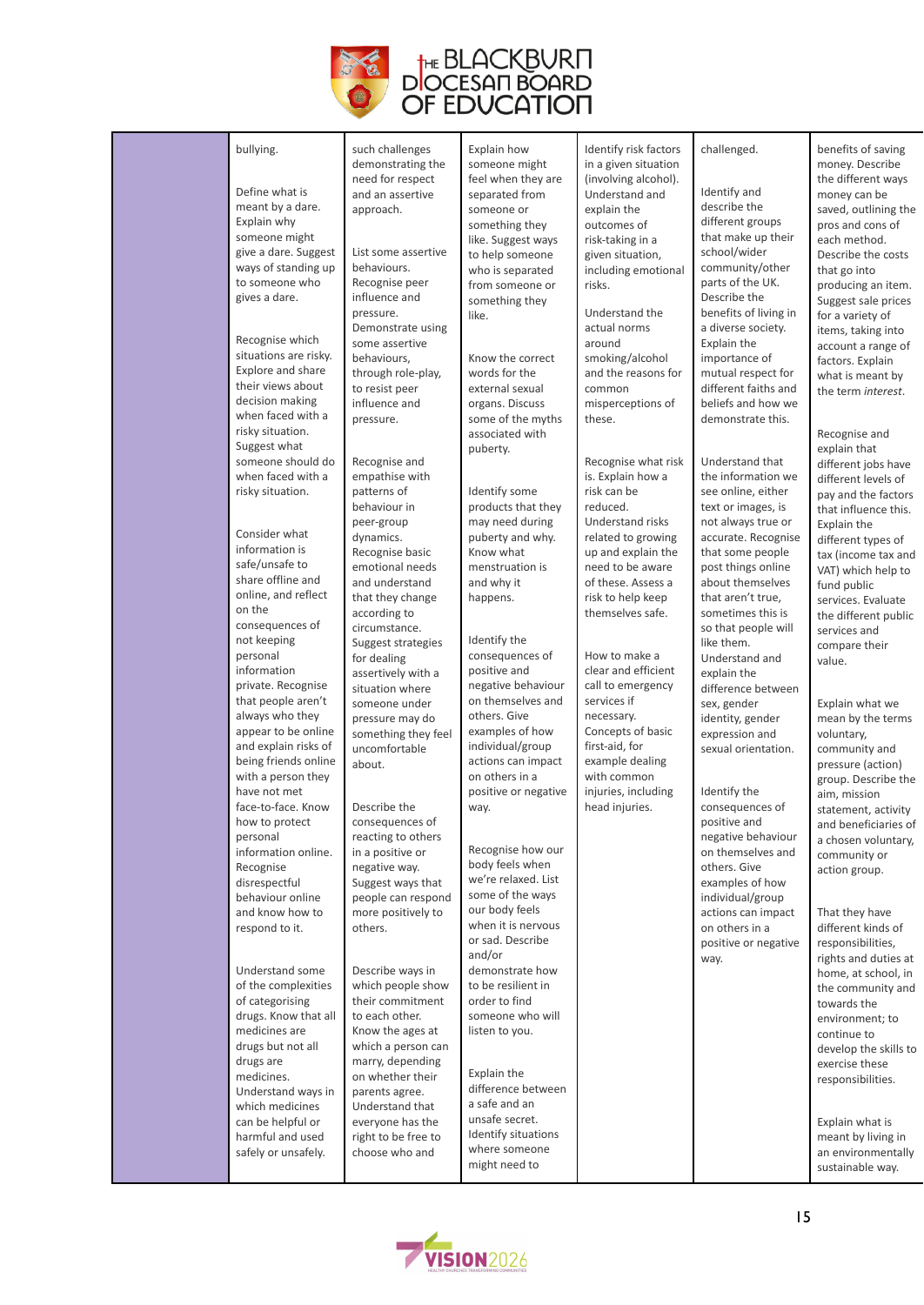

|                   | Understand the<br>actual norms<br>around smoking<br>and the reasons for<br>common<br>misperceptions of<br>these.<br>Identify risk factors<br>in a given situation<br>(involving smoking)<br>and consider<br>outcomes of risk<br>taking in this<br>situation, including<br>emotional risks.<br>Understand the<br>actual norms<br>around<br>smoking/alcohol<br>and the reasons for<br>common<br>misperceptions of<br>these.             | whether to marry.<br>Recognise that<br>some types of<br>physical contact<br>can produce strong<br>negative feelings.<br>Know that some<br>inappropriate<br>touch is also illegal.<br>Identify strategies<br>for keeping<br>personal<br>information safe<br>online. Describe<br>safe and respectful<br>behaviours when<br>using<br>communication<br>technology.                                     | break a confidence<br>in order to keep<br>someone safe.<br>Recognise that<br>some people can<br>get bullied because<br>of the way they<br>express their<br>gender. Give<br>examples of how<br>bullying behaviours<br>can be stopped.                                                                                                                                                                               |                                                                                                                                                                                                                                                                                                                                                                                                                        |                                                                                                                                                                                                                                                                                                                                                                                                                                                  | Suggest actions<br>that could be taken<br>to live in a more<br>environmentally<br>sustainable way.<br>Why and how rules<br>and laws that<br>protect them and<br>others are made<br>and enforced, why<br>different rules are<br>needed in different<br>situations and how<br>to take part in<br>making and<br>changing rules.<br>Why and how rules<br>and laws that<br>protect them and<br>others are made<br>and enforced, why<br>different rules are<br>needed in different<br>situations and how<br>to take part in<br>making and<br>changing rules. |
|-------------------|---------------------------------------------------------------------------------------------------------------------------------------------------------------------------------------------------------------------------------------------------------------------------------------------------------------------------------------------------------------------------------------------------------------------------------------|----------------------------------------------------------------------------------------------------------------------------------------------------------------------------------------------------------------------------------------------------------------------------------------------------------------------------------------------------------------------------------------------------|--------------------------------------------------------------------------------------------------------------------------------------------------------------------------------------------------------------------------------------------------------------------------------------------------------------------------------------------------------------------------------------------------------------------|------------------------------------------------------------------------------------------------------------------------------------------------------------------------------------------------------------------------------------------------------------------------------------------------------------------------------------------------------------------------------------------------------------------------|--------------------------------------------------------------------------------------------------------------------------------------------------------------------------------------------------------------------------------------------------------------------------------------------------------------------------------------------------------------------------------------------------------------------------------------------------|--------------------------------------------------------------------------------------------------------------------------------------------------------------------------------------------------------------------------------------------------------------------------------------------------------------------------------------------------------------------------------------------------------------------------------------------------------------------------------------------------------------------------------------------------------|
| <b>Cycle</b><br>B | <b>Autumn 1</b>                                                                                                                                                                                                                                                                                                                                                                                                                       | <b>Autumn 2</b>                                                                                                                                                                                                                                                                                                                                                                                    | <b>Spring 1</b>                                                                                                                                                                                                                                                                                                                                                                                                    | <b>Spring 2</b>                                                                                                                                                                                                                                                                                                                                                                                                        | Summer 1                                                                                                                                                                                                                                                                                                                                                                                                                                         | <b>Summer 2</b>                                                                                                                                                                                                                                                                                                                                                                                                                                                                                                                                        |
| $(2021 - 2022)$   | <b>BEING MY</b><br><b>BEST (5)</b>                                                                                                                                                                                                                                                                                                                                                                                                    | <b>KEEPING</b><br><b>MYSELF SAFE</b><br>(6)                                                                                                                                                                                                                                                                                                                                                        | ME AND MY<br><b>RELATIONSHIP</b><br>S(5)                                                                                                                                                                                                                                                                                                                                                                           | <b>VALUING</b><br><b>DIFFERENCE</b><br>(6)                                                                                                                                                                                                                                                                                                                                                                             | <b>RIGHTS AND</b><br><b>RESPONSIBILI</b><br>TIES $(5)$                                                                                                                                                                                                                                                                                                                                                                                           | <b>GROWING</b><br>AND<br><b>CHANGING</b><br>(6)                                                                                                                                                                                                                                                                                                                                                                                                                                                                                                        |
|                   | Know two harmful<br>effects each of<br>smoking/drinking<br>alcohol. Explain the<br>importance of<br>food, water and<br>oxygen, sleep and<br>exercise for the<br>human body and its<br>health. Understand<br>the actual norms<br>around smoking<br>and the reasons for<br>common<br>misperceptions of<br>these.<br>Know the basic<br>functions of the<br>four systems<br>covered and know<br>they are<br>inter-related.<br>Explain the | Accept that<br>responsible and<br>respectful<br>behaviour is<br>necessary when<br>interacting with<br>others online and<br>face-to-face.<br>Understand and<br>describe the ease<br>with which<br>something posted<br>online can spread.<br>Identify strategies<br>for keeping<br>personal<br>information safe<br>online. Describe<br>safe behaviours<br>when using<br>communication<br>technology. | Explain what<br>collaboration<br>means. Give<br>examples of how<br>they have worked<br>collaboratively.<br>Describe the<br>attributes needed<br>to work<br>collaboratively.<br>Explain what is<br>meant by the terms<br>negotiation and<br>compromise.<br>Describe strategies<br>for resolving<br>difficult issues or<br>situations.<br>Demonstrate how<br>to respond to a<br>wide range of<br>feelings in others. | Recognise that<br>bullying and<br>discriminatory<br>behaviour can<br>result from<br>disrespect of<br>people's<br>differences.<br>Suggest strategies<br>for dealing with<br>bullying, as a<br>bystander. Describe<br>positive attributes<br>of their peers.<br>Know that all<br>people are unique<br>but that we have<br>far more in<br>common with each<br>other than what is<br>different about us.<br>Consider how a | Identify, write and<br>discuss issues<br>currently in the<br>media concerning<br>health and<br>wellbeing. Express<br>their opinions on<br>an issue concerning<br>health and<br>wellbeing. Make<br>recommendations<br>on an issue<br>concerning health<br>and wellbeing.<br>Understand the<br>difference between<br>a fact and an<br>opinion.<br>Understand what<br>biased reporting is<br>and the need to<br>think critically<br>about things we | Recognise some of<br>the changes they<br>have experienced<br>and their emotional<br>responses to those<br>changes. Suggest<br>positive strategies<br>for dealing with<br>change. Identify<br>people who can<br>support someone<br>who is dealing with<br>a challenging time<br>of change.<br>Understand that<br>fame can be<br>short-lived.<br>Recognise that<br>photos can be<br>changed to match<br>society's view of<br>perfect. Identify<br>qualities that                                                                                         |

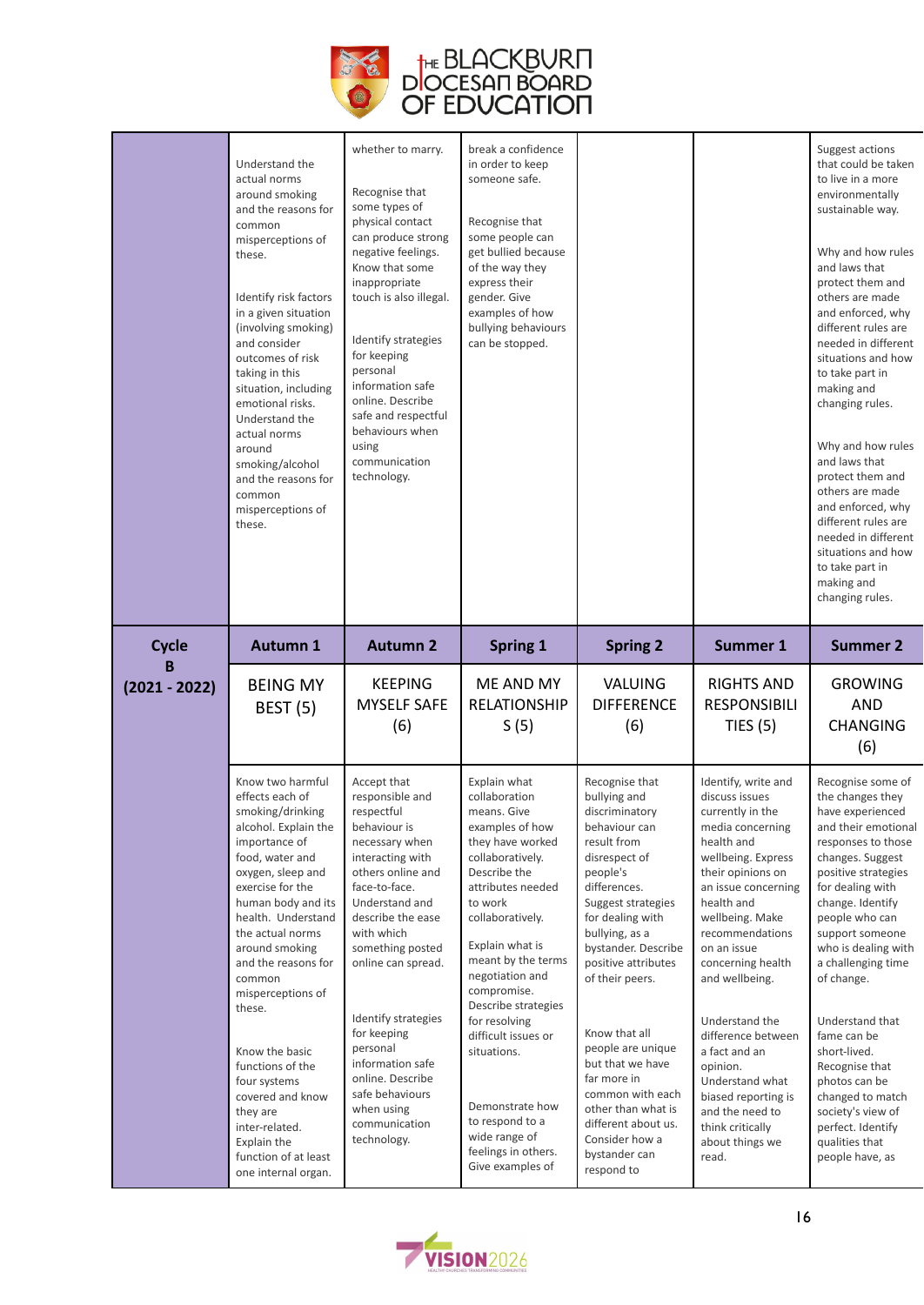

| Understand the<br>importance of<br>food, water and<br>oxygen, sleep and<br>exercise for the<br>human body and its<br>health.<br>Identify their own<br>strengths and<br>talents. Identify<br>areas that need<br>improvement and<br>describe strategies<br>for achieving those<br>improvements.<br>State what is meant<br>by community.<br>Explain what being<br>part of a school<br>community means<br>to them. Suggest | Know that it is<br>illegal to create and<br>share sexual images<br>of children under<br>18 years old.<br>Explore the risks of<br>sharing photos and<br>films of themselves<br>with other people<br>directly or online.<br>Know how to keep<br>their information<br>private online.<br>Define what is<br>meant by<br>addiction,<br>demonstrating an<br>understanding that<br>addiction is a form<br>of behaviour. | some key qualities<br>of friendship.<br>Reflect on their<br>own friendship<br>qualities.<br>Identify what<br>things make a<br>relationship<br>unhealthy. Identify<br>who they could talk<br>to if they needed<br>help.<br>Identify<br>characteristics of<br>passive, aggressive<br>and assertive<br>behaviours.<br>Understand and<br>rehearse<br>assertiveness skills. | someone being<br>rude, offensive or<br>bullying someone<br>else. Demonstrate<br>ways of offering<br>support to<br>someone who has<br>been bullied.<br>Demonstrate ways<br>of showing respect<br>to others, using<br>verbal and<br>non-verbal<br>communication.<br>Understand and<br>explain the term<br>prejudice.<br>Identify and<br>describe the | Define the<br>differences<br>between<br>responsibilities,<br>rights and duties.<br>Discuss what can<br>make them difficult<br>to follow. Identify<br>the impact on<br>individuals and the<br>wider community if<br>responsibilities are<br>not carried out.<br>Explain what we<br>mean by the terms<br>voluntary,<br>community and<br>pressure (action)<br>group. Give<br>examples of<br>voluntary groups,<br>the kind of work | well as their looks.<br>Define what is<br>meant by the term<br>stereotype.<br>Recognise how the<br>media can<br>sometimes<br>reinforce gender<br>stereotypes.<br>Recognise that<br>people fall into a<br>wide range of what<br>is seen as normal.<br>Challenge<br>stereotypical<br>gender portrayals<br>of people.<br>Understand the<br>risks of sharing<br>images online and<br>how these are hard |
|------------------------------------------------------------------------------------------------------------------------------------------------------------------------------------------------------------------------------------------------------------------------------------------------------------------------------------------------------------------------------------------------------------------------|------------------------------------------------------------------------------------------------------------------------------------------------------------------------------------------------------------------------------------------------------------------------------------------------------------------------------------------------------------------------------------------------------------------|------------------------------------------------------------------------------------------------------------------------------------------------------------------------------------------------------------------------------------------------------------------------------------------------------------------------------------------------------------------------|----------------------------------------------------------------------------------------------------------------------------------------------------------------------------------------------------------------------------------------------------------------------------------------------------------------------------------------------------|--------------------------------------------------------------------------------------------------------------------------------------------------------------------------------------------------------------------------------------------------------------------------------------------------------------------------------------------------------------------------------------------------------------------------------|-----------------------------------------------------------------------------------------------------------------------------------------------------------------------------------------------------------------------------------------------------------------------------------------------------------------------------------------------------------------------------------------------------|
| ways of improving<br>the school<br>community.                                                                                                                                                                                                                                                                                                                                                                          | Understand that all<br>humans have basic<br>emotional needs<br>and explain some<br>of the ways these                                                                                                                                                                                                                                                                                                             | Recognisebasic<br>emotional needs,                                                                                                                                                                                                                                                                                                                                     | different groups<br>that make up their<br>school/wider<br>community/other<br>parts of the UK.                                                                                                                                                                                                                                                      | they do and its<br>value.<br>State the costs                                                                                                                                                                                                                                                                                                                                                                                   | to control, once<br>shared. Understand<br>that people can feel<br>pressured to<br>behave in a certain                                                                                                                                                                                                                                                                                               |
| Identify people<br>who are<br>responsible for<br>helping them stay<br>healthy and safe.<br>Identify ways that<br>they can help these<br>people.                                                                                                                                                                                                                                                                        | needs can be met.<br>Explain how drugs<br>can be categorised<br>into different<br>groups depending<br>on their medical<br>and legal context.                                                                                                                                                                                                                                                                     | understand that<br>they change<br>according to<br>circumstance.<br>Identify risk factors<br>in a given situation<br>(involving smoking<br>or other scenarios)<br>and consider                                                                                                                                                                                          | Describe the<br>benefits of living in<br>a diverse society.<br>Explain the<br>importance of<br>mutual respect for<br>different faiths and<br>beliefs and how we<br>demonstrate this.                                                                                                                                                               | involved in<br>producing and<br>selling an item.<br>Suggest questions a<br>consumer should<br>ask before buying a<br>product.                                                                                                                                                                                                                                                                                                  | way because of the<br>influence of the<br>peer group.<br>Understand the<br>norms of risk-taking<br>behaviour and that<br>these are usually<br>lower than people<br>believe them to be.                                                                                                                                                                                                              |
| Describe 'star'<br>qualities of<br>celebrities as<br>portrayed by the<br>media. Recognise<br>that the way<br>people are<br>portrayed in the<br>media isn't always<br>an accurate<br>reflection of them<br>in real life. Describe                                                                                                                                                                                       | Demonstrate an<br>understanding that<br>drugs can have<br>both medical and<br>non-medical uses.<br>Explain in simple<br>terms some of the<br>laws that control<br>drugs in this<br>country.                                                                                                                                                                                                                      | outcomes of risk<br>taking in this<br>situation, including<br>emotional risks.<br>Understand that<br>online<br>communication can<br>be misinterpreted.<br>Accept that<br>responsible and                                                                                                                                                                               | Explain the<br>difference between<br>a friend and an<br>acquaintance.<br>Describe qualities<br>of a strong, positive<br>friendship.<br>Describe the<br>benefits of other<br>types of                                                                                                                                                               | Define the terms<br>loan, credit, debt<br>and interest.<br>Suggest advice for a<br>range of situations<br>involving personal<br>finance.<br>Explain some of the<br>areas that local<br>councils have<br>responsibility for.                                                                                                                                                                                                    | Explain the<br>difference between<br>a safe and an<br>unsafe secret.<br>Identify situations<br>where someone<br>might need to<br>break a confidence<br>in order to keep<br>someone safe.                                                                                                                                                                                                            |
| 'star' qualities that<br>'ordinary' people<br>have.<br>How to make a<br>clear and efficient<br>call to emergency<br>services if<br>necessary.<br>Concepts of basic<br>first-aid, for<br>example dealing<br>with common<br>injuries, including<br>head injuries.                                                                                                                                                        | Understand some<br>of the basic laws in<br>relation to drugs.<br>Explain why there<br>are laws relating to<br>drugs in this<br>country.<br>Understand the<br>actual norms<br>around drinking<br>alcohol and the<br>reasons for<br>common<br>misperceptions of                                                                                                                                                    | respectful<br>behaviour is<br>necessary when<br>interacting with<br>others online as<br>well as face-to-face.                                                                                                                                                                                                                                                          | relationship (e.g.<br>neighbour,<br>parent/carer,<br>relative).<br>Define what is<br>meant by the term<br>stereotype.<br>Recognise how the<br>media can<br>sometimes<br>reinforce gender<br>stereotypes.<br>Recognise that<br>people fall into a                                                                                                   | Understand that<br>local councillors are<br>elected to<br>represent their<br>local community.                                                                                                                                                                                                                                                                                                                                  | Identify the<br>changes that<br>happen through<br>puberty to allow<br>sexual reproduction<br>to occur. Know a<br>variety of ways in<br>which the sperm<br>can fertilise the egg<br>to create a baby.<br>Know the legal age<br>of consent and<br>what it means.<br>Explain how HIV                                                                                                                   |